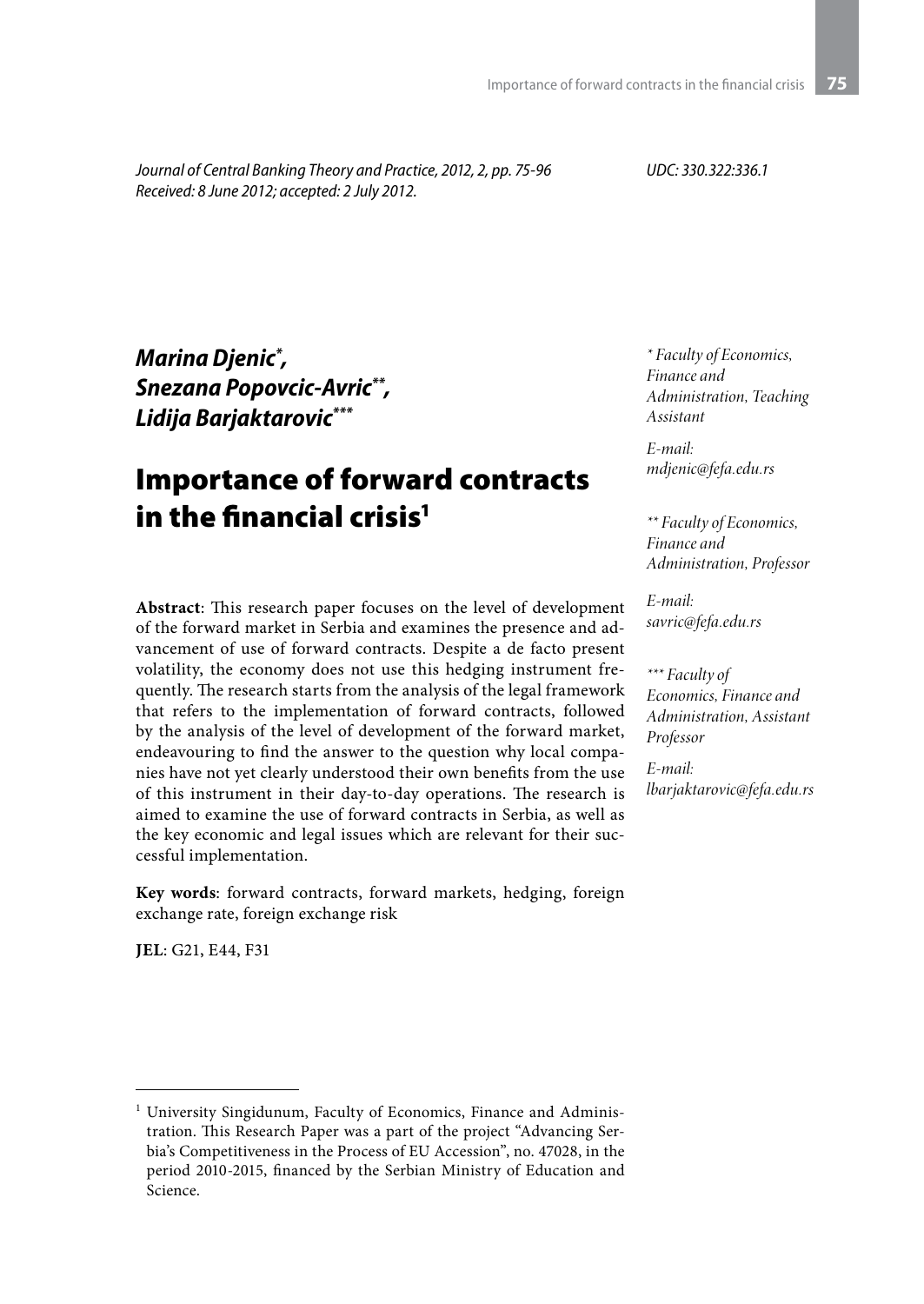### **1. Introduction**

Any financial market carries risks for its users, but the main function of some markets is redistribution of risk. This is exactly what forward markets and derivatives markets do. They are most risky, but at the same time it is where risks may be reduced or eliminated. By raising awareness of the benefits of derivatives as the means for risk management, derivatives markets have grown (Đorđević, B., 2010). Trading on the forward market practically represents an integral part of all economies which have reached an advanced state of economic development and will play a more significant role in the series of other economies after they move ahead towards the above-mentioned stage of development (Serbia also belongs to the mentioned group of countries).

Serbia is a transitional country with a notable instability in terms of foreign exchange rate, inflation and other key macroeconomic indicators. On the other hand, the economy rarely uses financial derivatives, that is, forward contracts, as hedging instruments. The authors specifically focus on the reasons why companies make such financial decisions, trying to find out whether it results from the lack of modern banking services in respect of product advancement connected with financial derivatives, an insufficient level of development of the local stock exchange or, however, unwillingness of companies to use them. Answers to these questions, as part of the research findings, are given in the paper.

The main hypothesis that is tested is that companies operating in the local market, notwithstanding the higher foreign exchange rate volatility, rarely use forward contracts. Besides this, a secondary hypothesis focuses on the insufficient development of the financial derivatives market. Our goal is to establish, by testing the hypotheses, the degree of development of the forward market in Serbia and find an answer to the question why local businesses do not use forward contracts more frequently as hedging instruments and/or protection against foreign exchange rate risk. According to N. Fabris (2012), in a time of a crisis, risk management is becoming particularly important. Accordingly, financial derivatives as instruments for market risk management also gain importance. (Barjaktarović, L., 2010). According to Barjaktarović L. (2010), the use of cash management products in a crisis environment increases the percentage of collection of receivables and optimises the financial results of companies and banks. At the same time, collection management is the key stage in the process of credit risk management (Barjaktarović et al., 2011). We may draw a conclusion that the use of financial derivatives for the purpose of risk management in business operations of companies and banks, primarily through the use of forward contracts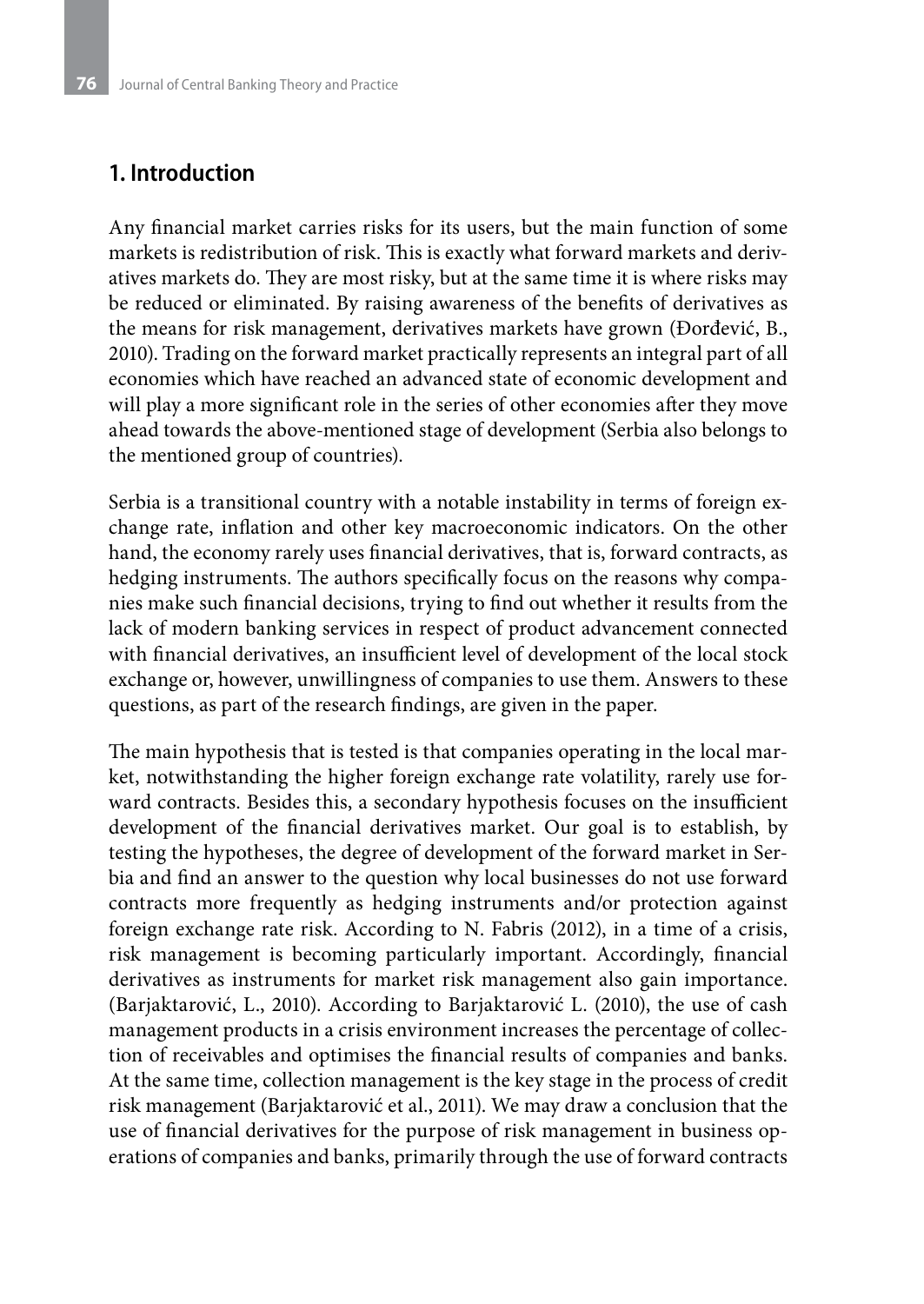in the local environment, is becoming more attractive and important, which in turn makes this topic more relevant.

The paper consists of four large parts. The first part describes the methodology that is used in the paper. The second part explains the definition, importance and instruments of the forward market. The third part deals with the analysis of the forward market in Serbia in the context of seeking an answer to the question whether Serbian companies need forward contracts. The fourth part presents the results of application of the correlation analysis and Value-at-Risk (VaR) method for the purpose of proving the initial hypotheses.

### **2. Methodology**

For the purposes of this paper, the authors conducted quantitative and qualitative analyses. In the case of quantitative analysis, the authors used data derived from the survey conducted in banks and companies engaged in foreign trade operations and registered in the local market (Đenić, M., 2012). The survey was conducted in the summer and autumn of 2011 (June-October). It covered banks, based on the information obtained from the Association of Serbian Banks, and a number of small, medium and large companies dealing with foreign trade operations. For identification of companies, as well as their business performances required for research, the authors used data from the database of the Business Registers Agency and the Top 300 publication. All respondents use forward contracts, only in different directions, that is, one on the supply side (banks) and the other on the demand side (companies). The fact that the research has been analysed from both aspects makes the results even more significant. The questions in the survey for companies, referred to the main functions of forward contracts and the terms derived from such contracts, as well as the explanation of the form through which a forward deal is implemented. Furthermore, the survey included the questions like which papers need to be sent to the bank, what quantity of foreign exchange is purchased, which problems occur in relation to the implementation of forward contracts, as well as which banks they deal with in connection with forward contracts and whether banks are transparent enough when publishing the terms and conditions of forward contracts. On the other hand, banks were asked to specify the companies with which they commonly enter the mentioned type of contracts, the most frequent value of a forward deal and the bank transaction costs, as well as whether companies are satisfied with the forward contract service, based on their experience in cooperation with companies.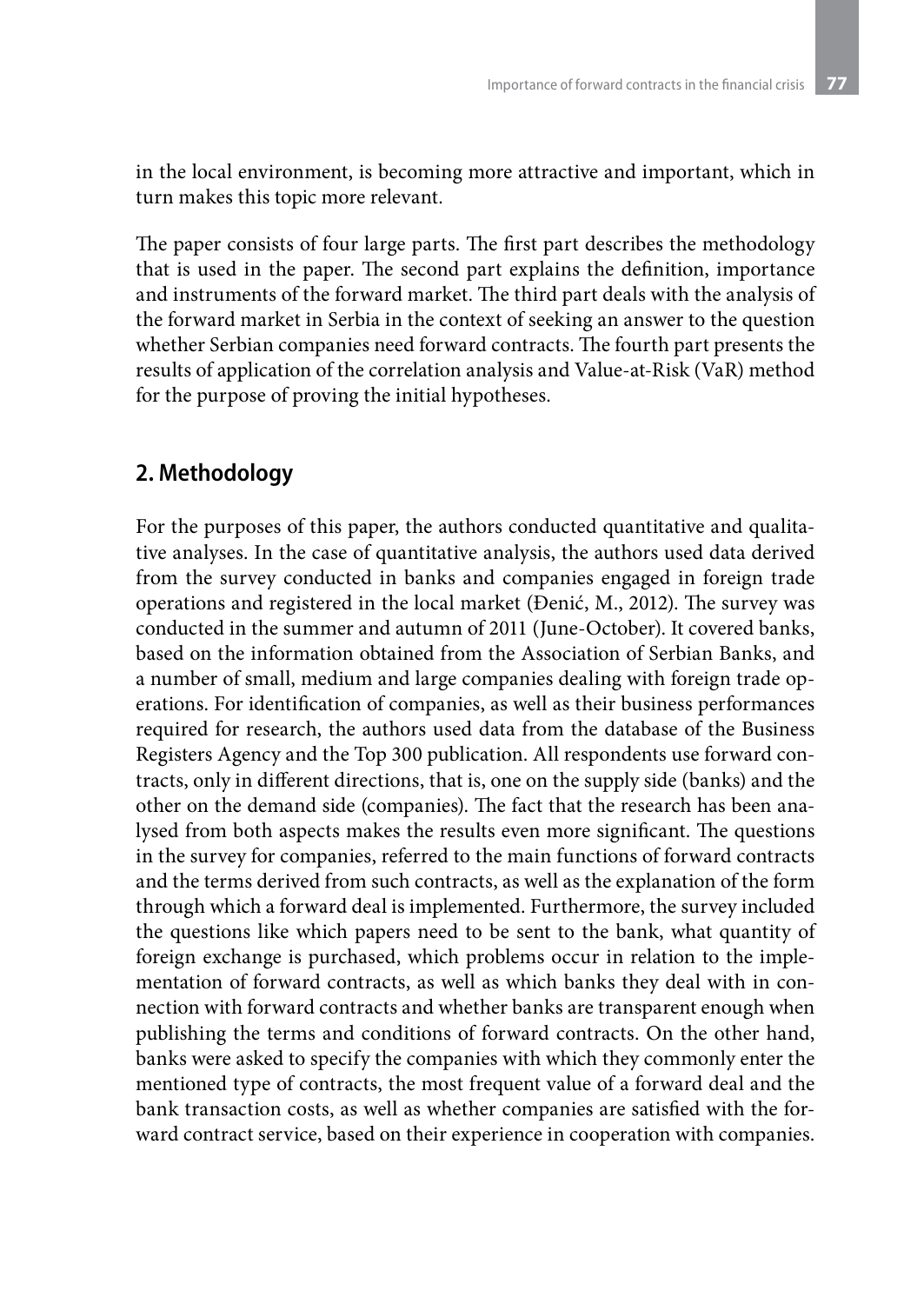In the case of qualitative analysis, the authors used Value at Risk (VaR) method to measure foreign exchange risk and the *Pearson Product Moment Correlation – Ungrouped Data* for determination of the correlation between the economy's growth rate observed through the Gross Domestic Product and the number of forward contracts, as well as the correlation between the values of foreign exchange rate (USD/RSD) and the number of forward contracts.

When measuring foreign exchange risk by the VaR method, the open position is observed as a portfolio which gains or loses its value due to the changes in the foreign exchange rate. Historical simulation represents the simplest approach to the VaR method, which starts from the assumption on normal probability distribution (spread) for the observed variable. It is calculated as a percentage, through a standard deviation, by using the following formula:

$$
\sigma = \sqrt{\frac{1}{N} \sum_{i=1}^{N} (x_i - \mu)^2}
$$

*Pearson's Correlation Coefficient (Product Moment Correlation)*, denoted by r, is an index without dimensions that takes on values ranging from -1.0 to 1.0, including these values, and it reflects the spread of linear correlation between two sets of data. If variables are not correlated, r is zero. When higher values of the independent variable X correspond to the higher values of the dependent variable Y and vice versa (by a decrease in the values of the independent X, the values of the dependent Y also decrease), it is a positive correlation (r>0). Otherwise, when higher values of the independent variable X correspond to the lower values of the dependent variable Y, and/or when values of the independent X decrease while values of the dependent Y increase, it is a negative correlation  $(r<0)$ . The general rule is: if the value of the coefficient of simple linear correlation is closer to 1, the interdependency between the observed phenomena is stronger. The correlation coefficient never has the value 1 or -1, as it would mean that there is a mathematical and not statistical relationship between the variables. For the calculation of the Pearson's Correlation Coefficient, there must be two sets of data. The following model is applied:

$$
r_{x,y} = \frac{N \sum XY - (\sum X) \cdot (\sum Y)}{\sqrt{\sum X^2 - (\sum X)^2} \left[ N \sum Y^2 - (\sum Y)^2 \right]}
$$

where r represents a symbol for Pearson's Correlation Coefficient, N a number of cases, the summation of products obtained by multiplying the data from columns X and Y from each row, sum of data from the variable X, sum of data from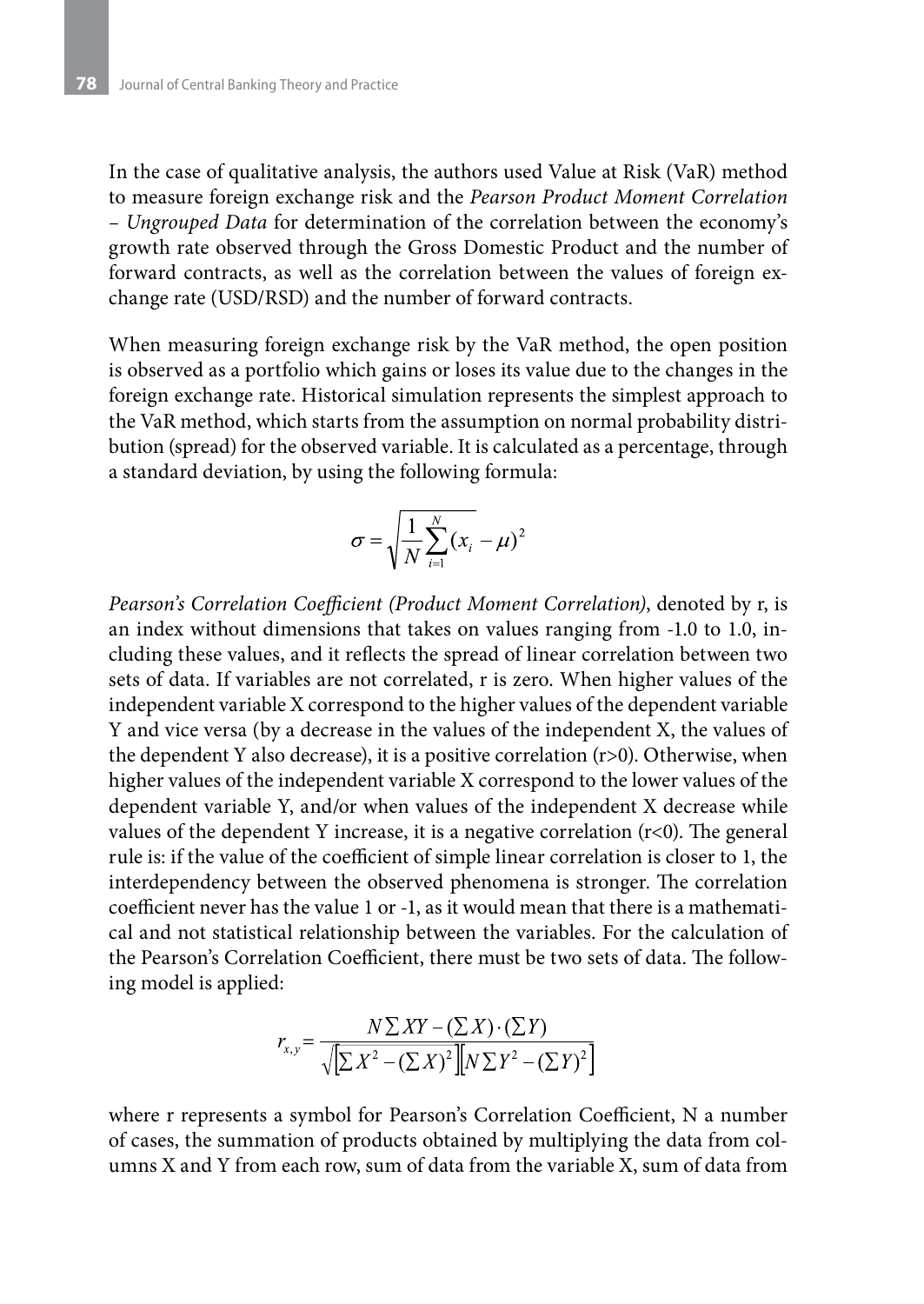the variable Y, the squared sum of data from the variable X and the squared sum of data from the variable Y.

# **3. Definition, importance and instruments of the forward market**

Common and joint transactions, irrespective of the type of the financial market are (Jeremić, Z, 2003): a) prompt purchase and sale transactions where each purchase or sale of cash, securities or foreign exchange, in one word, each cash transaction is performed immediately, not later than within two to five business days from the date of concluding the deal; b) forward purchase and sale transactions where each purchase or sale of cash, securities or foreign exchange, in one word, each cash transaction is realised on a fixed future date which starts after the date defined for prompt purchase or sale transactions.

Forward stock exchange transactions are such stock exchange transactions where liabilities of the seller and buyer are not executed promptly, that is, immediately after conclusion of the contract, but in some future period which is predefined and fixed or on a fixed date within the future period in which the final deadline is fixed.

Considering the legislation, the main goal of the regulatory framework of financial markets is to strengthen confidence in financial markets and their participants. Incompatibility between the national approaches to the regulation of financial markets and their participants has led to the state reforms towards deregulation. In this sense, the functions of the government primarily concern the protection of market players (publication of information, punishments for illegal work with a view to protecting investors and strengthening mutual confidence), as well as maintenance of macroeconomic stability and competitiveness. It is considered that highly competitive markets are those markets that have a large number of autonomous and independent players, none of whom have a dominant role and where the market entry requirements are mild, depending only on the rate of return.

Regulatory institutions, including central banks, play an important role in the functioning of financial markets. They ensure the maintaining of stability of financial institutions` operations by applying monetary policy instruments directly to banks' operations (primarily through required reserves) and indirectly to other players in the financial market.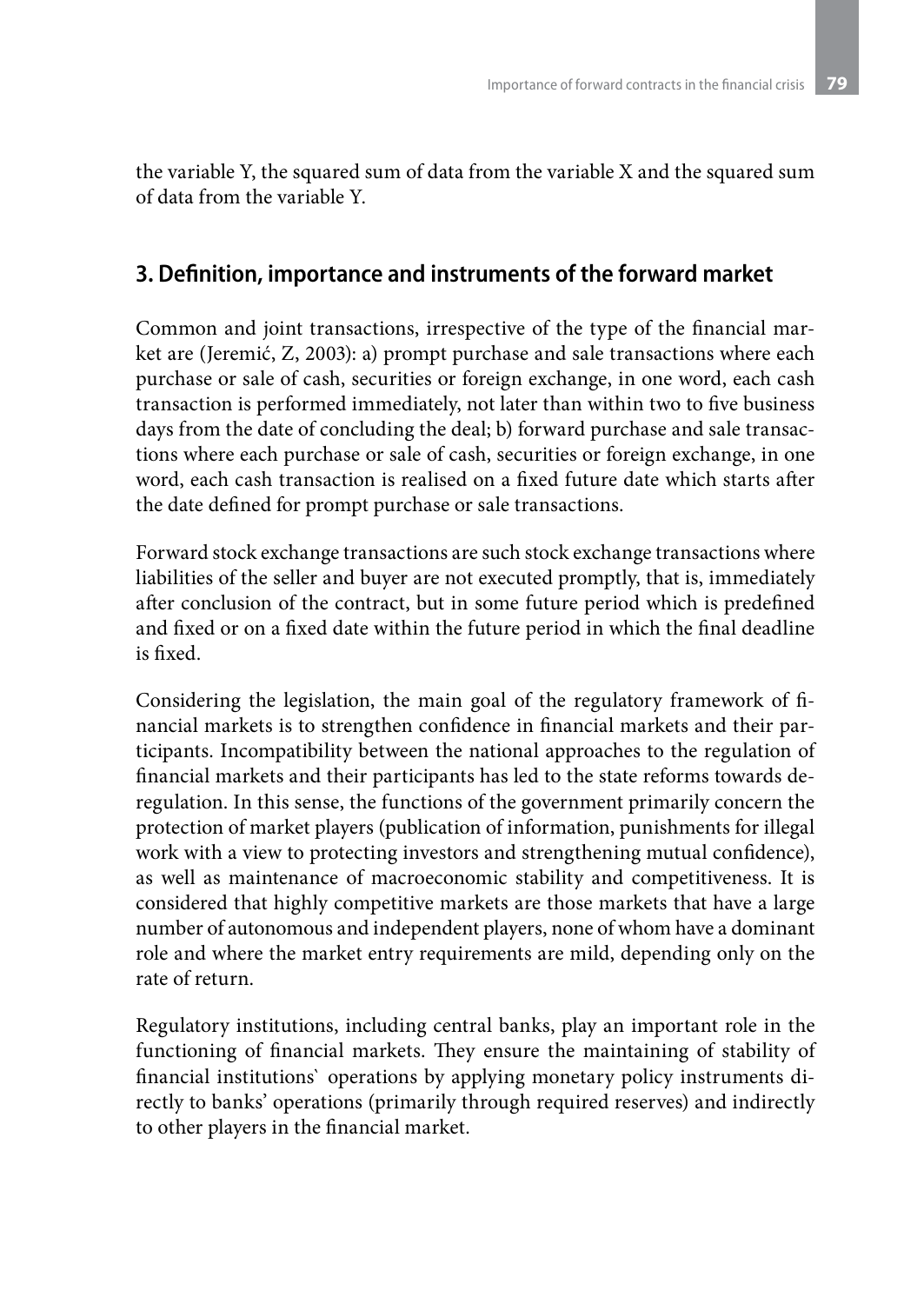#### **3.1. Financial derivatives**

Instead of being taken as proprietary interest, like shares or bonds, each forward, option and swap contract is once or twice separated from the main product which is subject of the contract. Subject of the contract may be different goods (oil, metals, grain, etc.) or financial instruments. Although forward contract trading exists in its own right, the price of forward contracts depends on the trends of prices of basic goods or financial instruments. Forwards, options and swaps are used by many market participants as risk-reducing tools.

**Forward contract** basically represents a financial product, no matter whether it is based on goods (coffee, crops, crude oil, etc.), interest rates and foreign currency or stock market indices. A forward contract is an agreement between two participants in the trade that commits one party to sell an asset (subject of the contract) to the other party at a pre-agreed price on due date. Forwards may be classified as follows: 1) *Currency forwards* represent the most common type of forward contracts. Transactions carried out within currency forward contracts represent a perception of the future currency value. Volumes of market activities in the currency market are stronger in relation to any other market, which is the reason why trading in currency markets has an impressive profit potential. Introducing currency forwards has created an instrument by which international companies (or domestic companies dealing with imports and exports) and banks protect themselves against risk of a decrease in the value of currencies in the market. 2) *Commodity forwards* are the same as currency forwards, whereby the only difference lies in the fact that the former are based on goods and the latter are based on currency trading. Trading in commodity forwards is carried out on a stock exchange. 3) *Weather derivatives* represent the latest type of forwards, created for the purpose of protection against bad weather conditions and this has become the fastest growing market (Đorđević, B., 2010). Global climate trends and weather conditions have increasingly important impact on the performance of companies operating in the energy, agriculture, tourism, trade and transport sectors. Based on the numerous researches in the world, revenues earned in the above-mentioned sectors are in a negative correlation with the risk of unforeseeable weather conditions, which in turn has led to significant decreases in revenues and losses. The solution to the newly-emerged problem is weather derivatives that allow companies to protect themselves against reduced production and/or receivables related to goods and services, caused by unfavourable weather conditions. Weather derivatives are defined as forward contracts which are based on the weather indices (temperature, rain, snow, wind, frost, etc), obtained by measuring climate conditions from the selected reference point.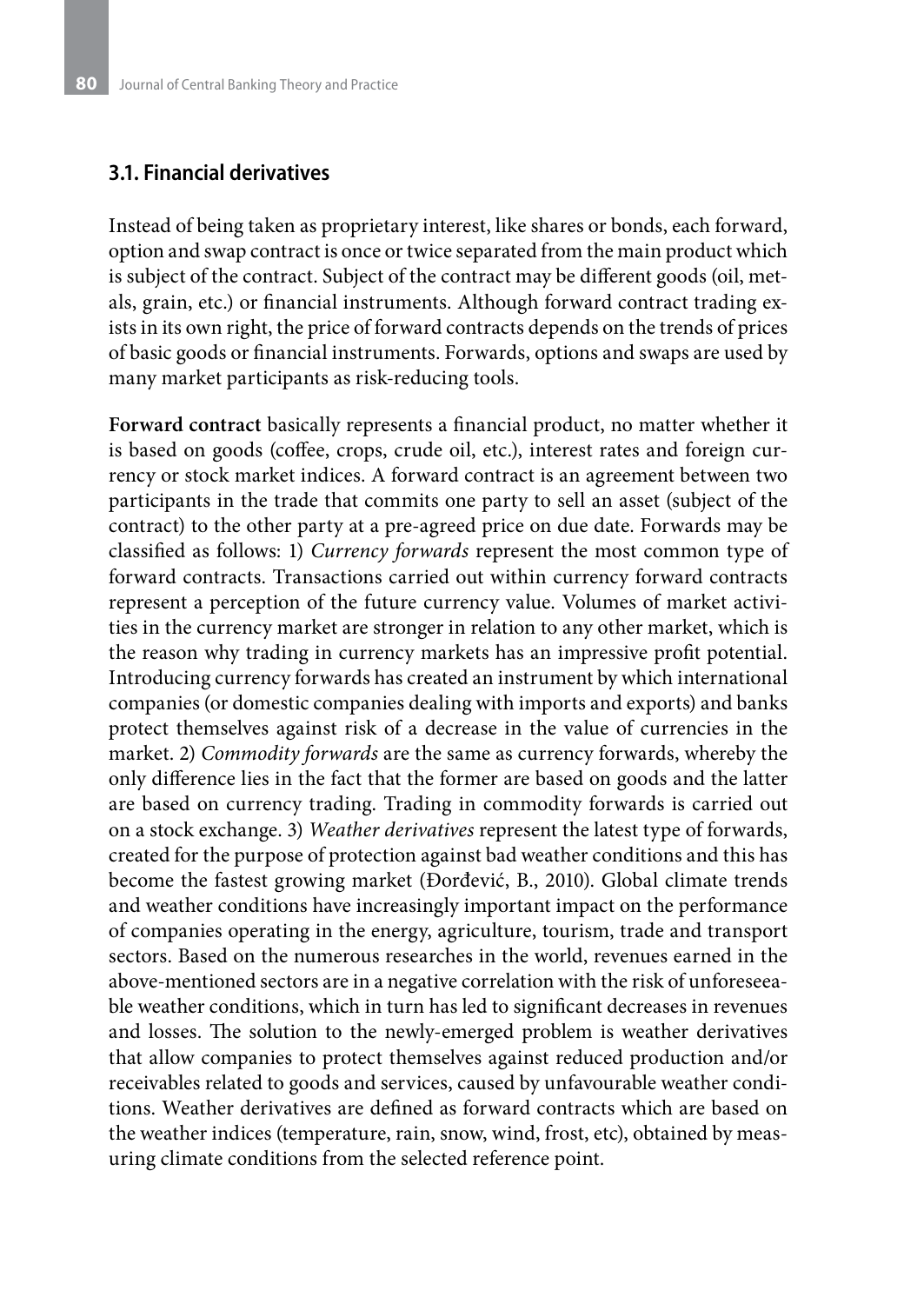**Futures** are standardised contracts that anticipate the quantity of the underlying instrument on which they are based, as well as delivery period, minimum price range and other elements, which allows trading on futures stock markets. **Swap** contracts appeared in the period of volatility of interest and foreign exchange rates (1970s) when it became necessary for investors, who were exposed to rapid changes in interest and exchange rates, to transfer risks. Swaps represent contracts where interest payments are exchanged for financial instruments owned by contracting parties. Basically, there are two types of swaps: interest rate swap and currency swap. In the currency swap, parties exchange interest at the fixed interest rate, payable in one currency, for the fixed interest rate in another currency. In case of an interest swap, parties exchange payment at the fixed interest rate for payment at the variable interest rate.

**Options** offer the right, but also a possibility to renounce it. As a segment of forward market, options represent standardised financial contracts which give their buyers the right, but not the obligation to buy or sell a security (or commodities) at an agreed-upon price during a certain period of time. There are two main types of options: *call* and *put* options. Put options give the buyer the right to sell a certain number of shares at an agreed-upon price by the specific period of time. On the other hand, call options offer the buyer the right to buy shares at an agreed-upon price during a certain period of time. Both options impose the obligation on the seller and therefore the buyer of an option must pay a premium, which represents, in case the option is not used, gain for the seller. The premium amount is determined according to the basic price of the share and expectations regarding the future market trends.

### **3.2. Use of financial derivatives as hedging instruments**

Since the emergence of the derivatives market, hedging operations are increasingly performed in the futures and forward markets (due to minor transaction costs, more expedient transactions, etc). Investors use forwards with a view to protecting a certain yield level through the transfer of risk to other trade participants. This risk is undertaken by speculators who take opposite positions from the hedgers and thus make the market liquid. Hedgers, however, protect themselves by the transfer of risk to other participants (speculators) against losses, but also reduce the possibility of profit increase. The use of financial derivatives has become very common. Arguments that support this lie in the fact that revenues of certain banks and other financial institutions are less unstable owing to an increasing use of derivatives. However, certain financial analysts point out that derivatives have become cheap instruments for mitigating shocks (Rose, S. P.,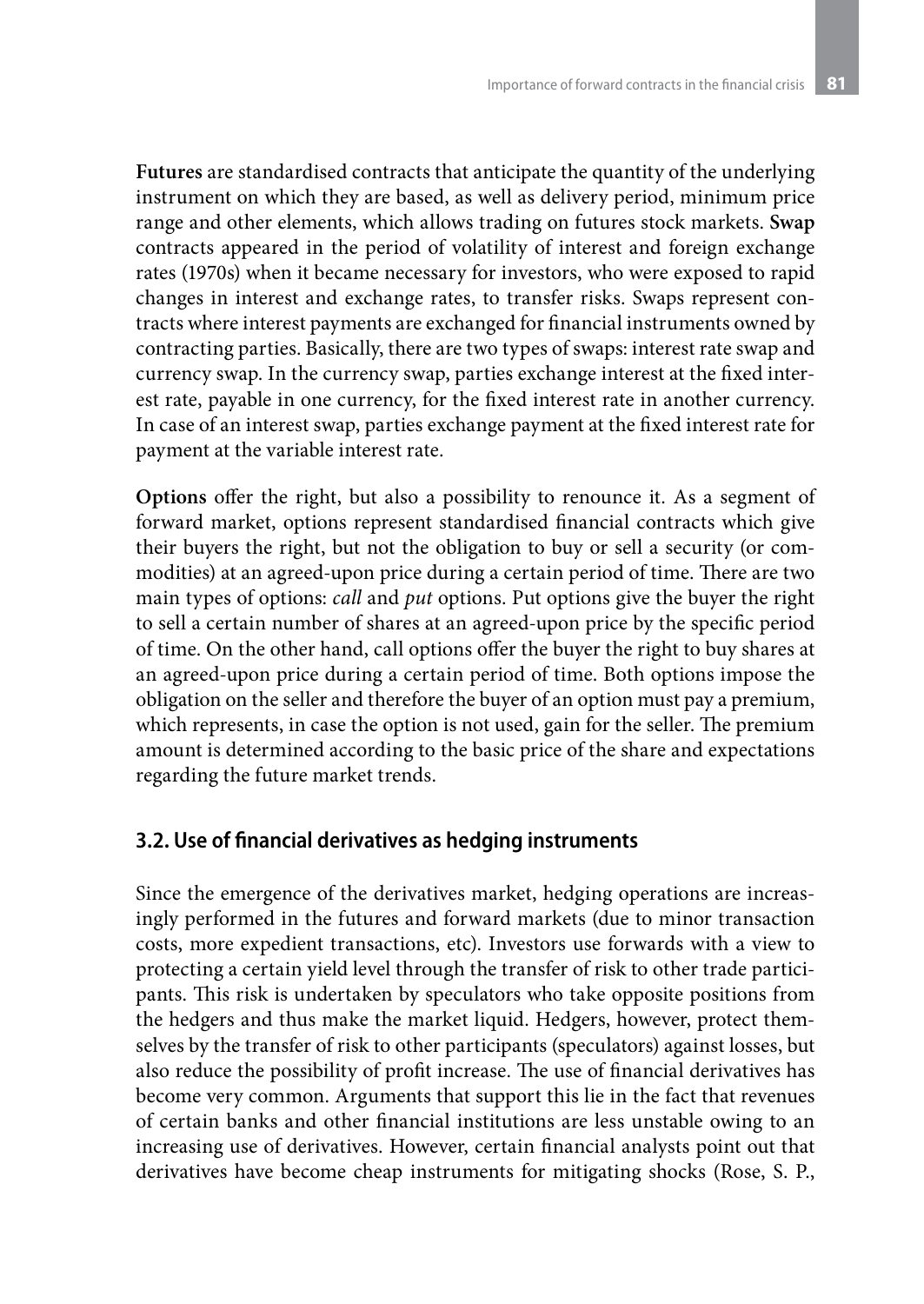Hudgins C. S., 2011) of the entire economic and financial systems. By using derivatives, risk-averse banks and other investors may considerably mitigate risk exposures by transferring risks to other investors who are willing to assume them. Likewise, financial markets are better capable of mitigating shocks incurred by a change in interest rates, securities prices, currencies, inflation or other factors.

Investors in the market may take one or both main positions that exist in the stock trade. The long position simply includes acquisition and holding of the acquired assets and this is frequently the only position of which numerous market players are aware. The short position is more complicated and often incomprehensible to ordinary investors. Hedging may be defined as the act of taking two opposite positions so that the potential loss from one position is neutralised by profit from the other position. In a perfectly established hedging, no loss (or profit) can be achieved. Profits and losses from the opposite positions give a zero sum in achieving any price in the market.

### **4. Analysis of forward market in Serbia**

Financial derivatives in Serbia are defined under the Securities Law (2006). The Law, however, provides only a general definition and lists types of standardised financial derivatives and/or financial instruments which represent standardised contractual relationship between two or more parties, where implementation of the standardised contractual obligation depends on the fulfilment of the previously agreed contractual terms. According to the Law, the subject of a contract may be shares, interest rates, foreign currencies, certain types of commodities, stock exchange indices, etc. The main precondition for the use of financial derivatives and/or forward contracts is that the financial markets must be developed. Level of development is reflected through the level of financial infrastructure, variety of financial instruments and specialist knowledge of human resources. In Serbia, due to inadequate profitability of the economy, insufficient savings habits, high interest rates, lost confidence in the financial system, undefined ownership, the lack of specialised human resources and inflation, the level of development of the domestic stock exchange is very low and unsatisfactory.

In Serbia, only currency forwards are used and it is interesting to examine the basis for their implementation. In addition to the Securities Law, the main regulation that governs foreign exchange operations in Serbia is the Law on Foreign Exchange Operations (2006). At the same time, this Law represents the basis for adoption of appropriate decisions and instructions that closely define relevant areas such as the functioning of the foreign exchange market and formation of the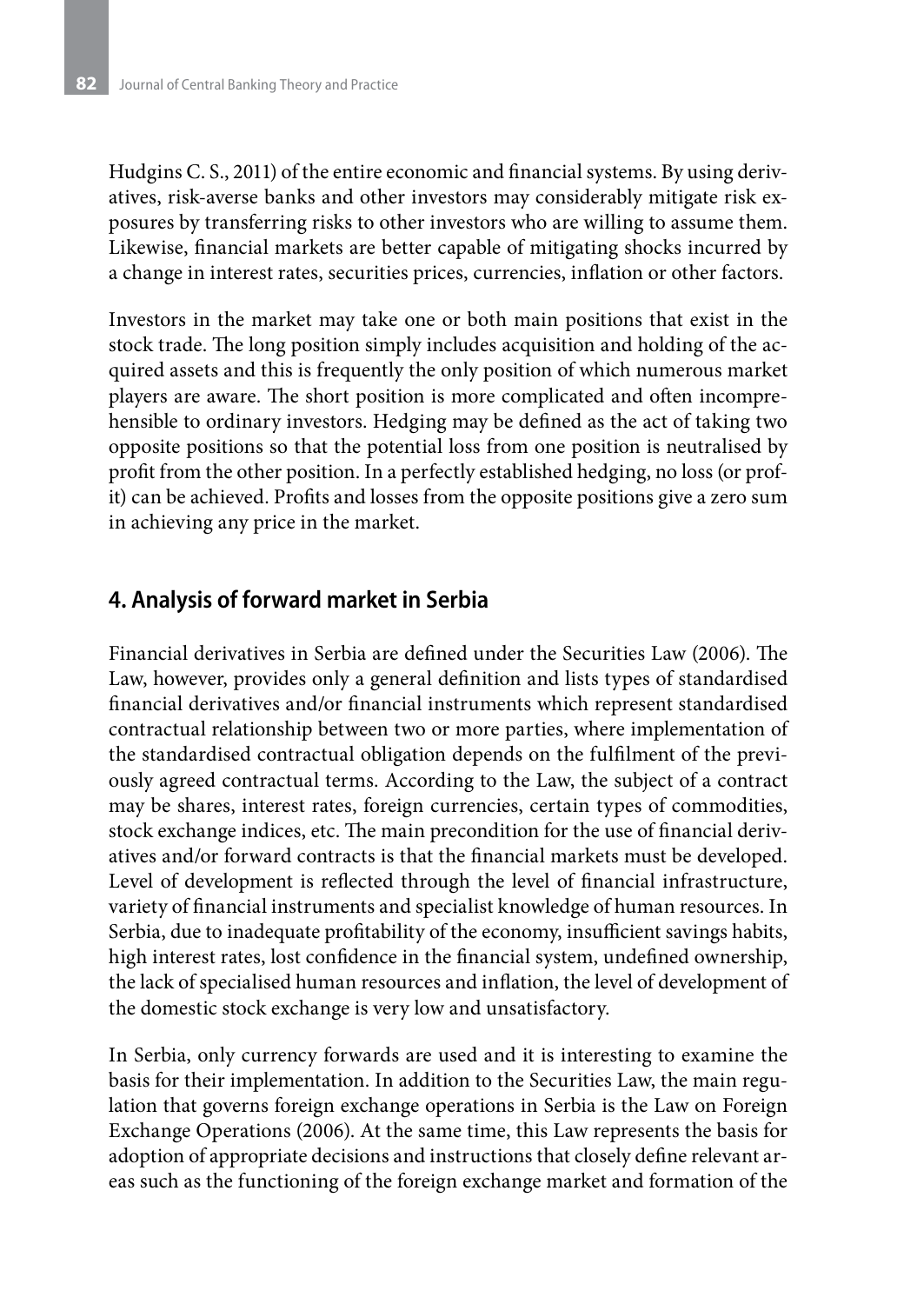foreign exchange rate, as well as supervision of foreign exchange operations. Currency forwards in Serbia are performed in the financial market through banks. On the website of the Ministry of Finance and the National Bank of Serbia, relevant data on forward contracts is very limited, but the author of the paper engaged in the analysis of offers of banks in Serbia, as presented on their websites, and conducted a valid research based on such data. Through interviews with local companies using forward contracts and representatives of banks offering forward contract services, the results of the research were compiled.

The data provided by the National Bank of Serbia (NBS, 2012) indicate that there are presently 33 banks operating in Serbia, of which more than 80% are foreignowned. Furthermore, 32 banks have the authorisation for international banking operations, except Jugobanka jugbanka Kosovska Mitrovica. Please find below the table presenting the use of forward contracts by banks.

| <b>Banks</b>                            | Forward | Purpose                                                                                                                                |  |  |
|-----------------------------------------|---------|----------------------------------------------------------------------------------------------------------------------------------------|--|--|
| Alpha bank                              | $+$     | For financing exports and financing imports of production<br>materials                                                                 |  |  |
| Banca Intesa<br>$^{+}$                  |         | For financing exports, financing imports of production materials<br>and credit lines granted by the Italian Government, EIB, EBRD, EAR |  |  |
| Erste bank                              | $^{+}$  | For financing exports and financing imports of production<br>materials                                                                 |  |  |
| Raiffeisen bank                         | $^{+}$  | For financing exports and financing imports of production<br>materials                                                                 |  |  |
| Société Générale<br>$^{+}$<br>materials |         | For financing exports and financing imports of production                                                                              |  |  |
| Unicredit                               | $^{+}$  | For financing exports, financing imports of production materials<br>and credit lines granted by the Italian Government                 |  |  |

#### **Table 1: Use of forward contracts in Serbia**

Source: websites of banks, information taken in the period June-August 2011

When analysing the offer of banks in the local market, it can be seen that the offer of banking products in the field of forward contracts is present in 6 of 33 banks (which accounts for 18%). Conducting credit operations, including forward contracts, is limited, first by client's creditworthiness and then by credit policy of the parent bank. A forward contract may be seen as a credit transaction for two reasons. First, the amount at which something will be bought today for a certain future period of time is pre-agreed. At the time when it is agreed, it is quite likely that the mentioned assets will exist at a certain date in future. Therefore, we obtain something with deferred payment, which is typical for credit transactions. The second reason is that a forward contract can be seen as based on two strate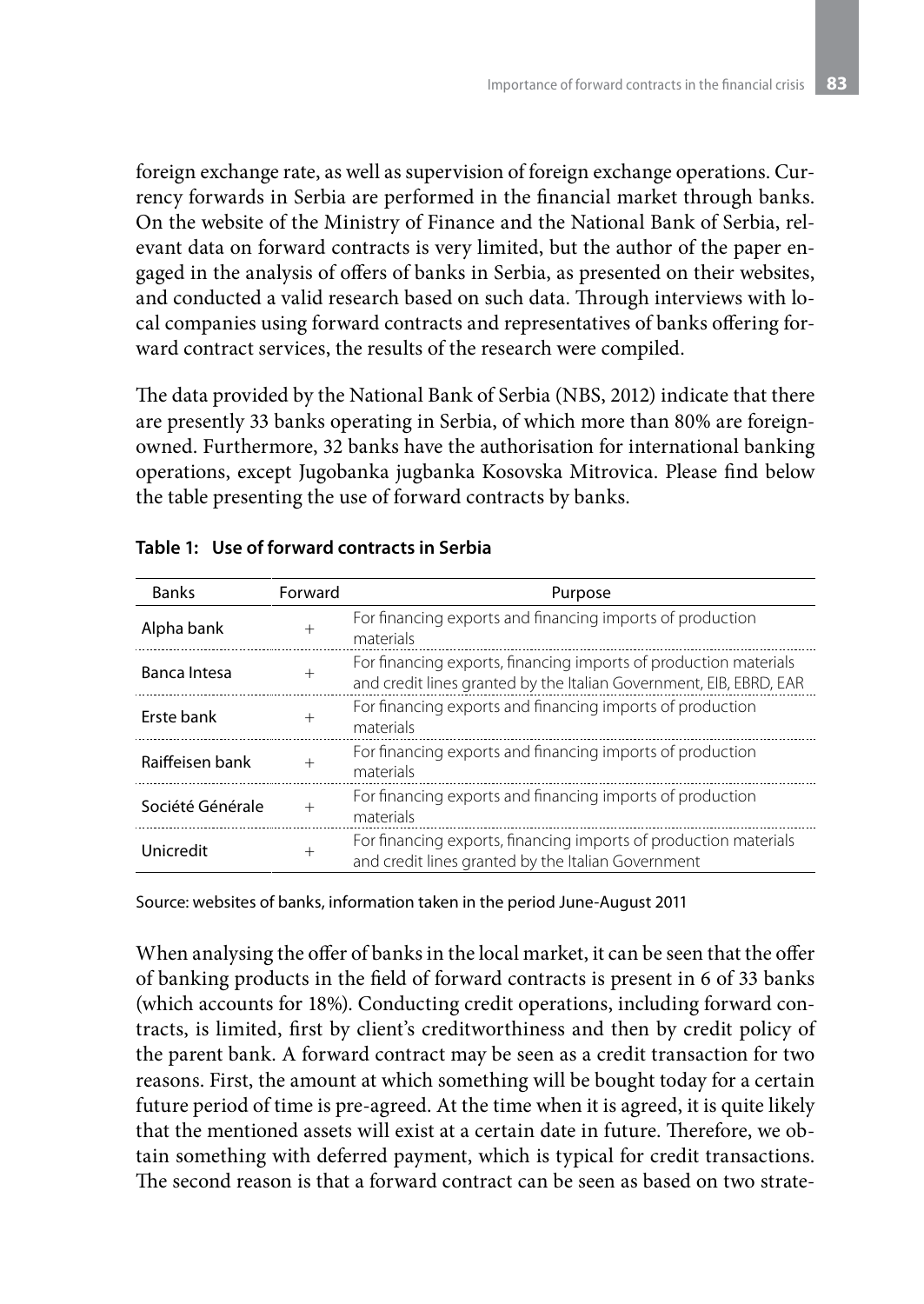gies. The first strategy is that, if an amount in Euros is purchased at spot rate and deposited for one month, from the aspect of consumption, the mentioned assets will be taken into consideration only after one month. The second strategy is that, if the purchase of Euros is agreed today at spot rate, provided that it will be realised in one month, only then the payment in Dinars is effected and Euros obtained, while in the meantime, the given Dinar amount may be placed as a time deposit for one month. Thus, according to the interest rate parity and interest rate differential that are meant to eliminate risks, the first or the second strategy will be more attractive, depending on the fact which currency has a higher interest rate. Although it was mentioned above that forward contracts may be seen as credit transactions, there is, however, one inconsistency. In case of a classical credit transaction, assets are obtained immediately and payment is made at a later point in time. In case of forward contracts, however, assets are obtained in future, not immediately.

In late 2008, local banks with foreign capital implemented restrictive credit policy towards certain industrial segments, such as construction, production and sale of vehicles, energy, textile industry, metal processing, tourism, furniture manufacturing and exporters of fruits and vegetables (Barjaktarović et al., 2011). Furthermore, forward contracts are limited by legal regulations according to the abovementioned Securities Law, but also by provisions in the banks' balance sheets according to NPLs, as well as the required reserve for various finance sources and lending operations. In addition to the above reasons, knowledge of companies engaged in foreign trade operations is important as they have to be aware of the benefits of forward contracts. It is important to emphasise that in foreign trade operations it is necessary to analyse the risk of each foreign trade transaction, i.e. the ability of the exporter and/or importer to see the transaction through and not to focus on the payment ability of the banking product user. Banks with registered offices in the European Union (primarily Raiffeisen bank and UniCredit) have developed special products for internationally active clients – *cash management* products (Barjaktarović, 2010c). Unfortunately, their local banks may offer their clients only simpler products, partly due to the legal regulations governing this area and partly due to the level of development of software they use.

In accordance with the aforesaid, most banks in Serbia currently offer quasi forwards, whereas they offer forwards only to the top-rated clients of banks. Quasi forward is a type of forward transaction in which bank and client conclude a transaction by which they define the foreign exchange rate at which the bank sells foreign currency to the client which the latter can use for the payment of future liabilities in the period of the minimum two days and maximum one year following the transaction date (the client is obliged to provide an appropriate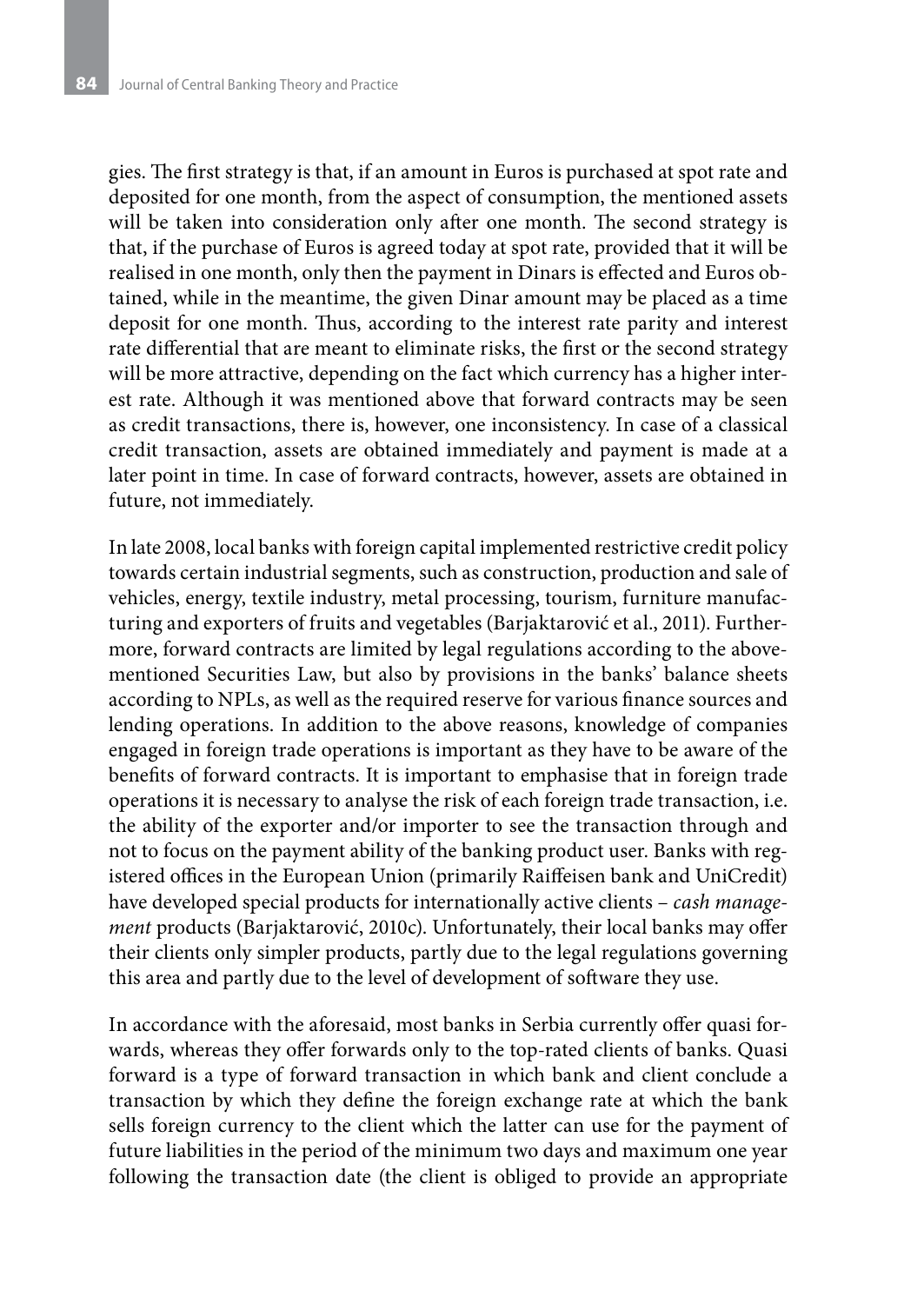dinar coverage for the purchased foreign currency) (Barjaktarović, L., 2010). Unlike real forward contract, where exchange of both currencies occurs on a future date, with quasi forward contract the client undertakes to provide at the contract date the appropriate dinar coverage for the agreed transaction, while foreign currency can be used for payments abroad. For a successful use and implementation of forward contracts, cooperation between banks, clients and representatives of regulatory bodies and professional associations is necessary so that all parties involved are duly informed about the opportunities and benefits of using forward contracts as well as to analyse how these contracts may be further improved with a view to cutting costs and reducing risks in a particular foreign trade transaction.

### **Example: A local bank that offers forward contracts and a local firm that uses forwards**

Calculation of the forward exchange rate in a purchase/sale forward FX transaction is made so that the prompt exchange rate is reduced or increased by a certain number of points that represent the value of interest rate difference for the same period of time. Points are deducted from the exchange rate of the currency which in the same time period has a higher interest rate and are added to the currency which in the same time period has a lower interest rate. The main purpose of banking operations with forward purchase/sale of foreign currencies is to hedge against exchange rate risk. Thus, a forward transaction is protected against exchange rate and interest rate risks, both for the buyer and the seller. Risk from the buyer or the seller default still remains and it is technically called credit risk. Firms believe that they protect themselves by arranging future exchange rate, but accounting entries are made on the date of settlement and/or payment of liabilities towards foreign partner (at such date it is evident whether the firm has or has not protected itself against exchange rate changes). Forward exchange rate results from the interest rate differential of the currencies which are subject of a transaction and includes time value of money and interest rate parity theory.

#### **Figure 1: Calculation of forward exchange rate (a)**

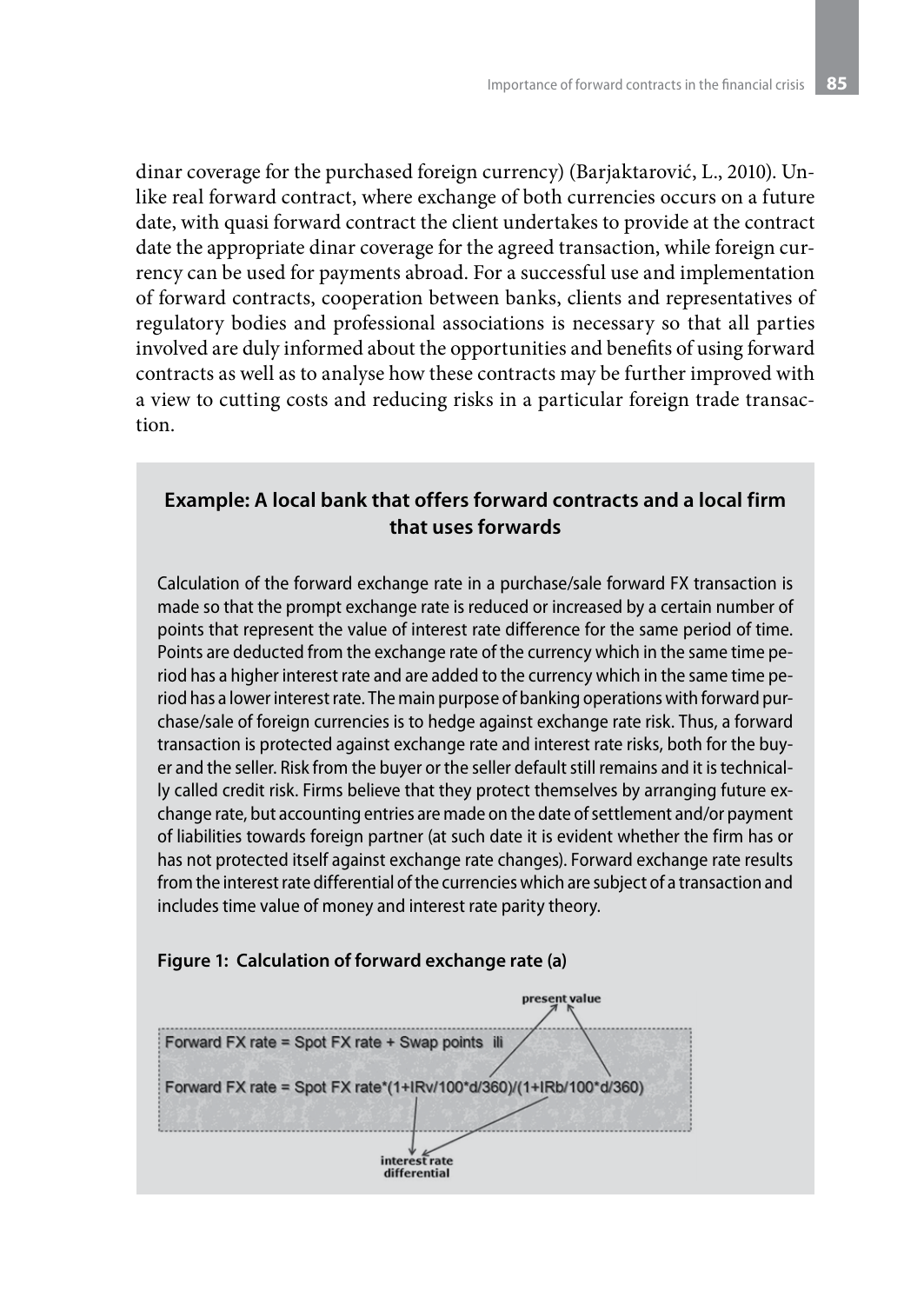Forward FX rate represents a forward exchange rate that can be calculated as a sum of spot FX rate and swap points or as a product of quotients of interest rate differentials. IRv represents interest rate for Dinars, while IRb denotes interest rate on the foreign currency which is observed (EUR, USD and the like). Letter *d* denotes the number of days. In explaining the method of forward exchange rate calculation, the key element is the interest rate differential. According to the Purchasing Power Parity Theory (PPP), the interest rate on Dinars should be equal to the interest rate in the desired currency, which in this case is Euro. The PPP theory leads us to a conclusion that if IRv is higher, Dinar will have to pay by depreciation in future and vice versa.

|                 |      |          |                       | <b>BID</b>      | ASK        | <b>SPREAD</b> |                  |               |        |
|-----------------|------|----------|-----------------------|-----------------|------------|---------------|------------------|---------------|--------|
| VALUE :         |      |          | PIPS ili swap poeni:  | 6.446396        | 6.446396   |               |                  |               |        |
| <b>FWD VAL:</b> |      |          |                       | FWD: 111.846396 | 111.846396 |               | SINGLE           |               |        |
| DAYS :          |      | 182      | SPOT:                 | 105.4000        | 105.4000   |               | CALCULATION      |               |        |
| CALC. BAS       |      | Λ<br>360 | <b>BASE CCY RATE:</b> | 1.180           | 1.180      |               | <b>FOR SWAPS</b> |               |        |
| CALC. BAS       |      | 360      | OTHER CCY RATE:       | 13.350          | 13.350     |               |                  |               |        |
|                 |      |          |                       |                 |            |               |                  |               |        |
|                 |      |          |                       |                 |            |               |                  |               |        |
|                 |      |          |                       |                 |            |               |                  |               |        |
|                 |      |          |                       |                 |            |               |                  |               |        |
|                 |      |          |                       |                 |            |               |                  | spot FX rate  | 105.40 |
|                 |      |          |                       |                 |            |               |                  | RSD int. rate | 13.36  |
|                 | days |          | 182                   |                 |            |               |                  | EUR int. rate | 1.18   |
|                 |      |          |                       |                 |            |               |                  | fwd FX rate   | 111.85 |
|                 |      |          |                       |                 |            |               |                  | ili           |        |
|                 |      |          |                       |                 |            |               |                  | swap poeni    | 6.4464 |
|                 |      |          |                       |                 |            |               |                  | fwd FX rate   | 111.85 |

#### **Table 2: Calculation of forward exchange rate and swap points (b)**

It is necessary to note that forward contracts analysed in this paper represent 100% deposit-backed forwards, so that the calculation of forward exchange rate does not include market interest rate on the given currency (e.g. Dinars), but the interest rate paid by the bank on the client's Dinars that are held as collateral, which in the case of Serbia is 0%. At the same time, it explains why it turns out that forward exchange rate is lower than the spot exchange rate. More precisely, a bank does not pay anything to clients for placed deposits, but gives them a more favourable forward exchange rate. Table 1 shows the method of calculation of the forward exchange rate and swap points. The obtained results clearly indicate that if the local interest rate is higher than the foreign rate, the local currency must depreciate. It means that forward exchange rate must be higher than the spot exchange rate.

In transactions with forward contracts, for banks it is important to ensure adequate foreign exchange risk measurement and management. In the measurement framework, banks determine the open FX positions by currencies, as well as net foreign exchange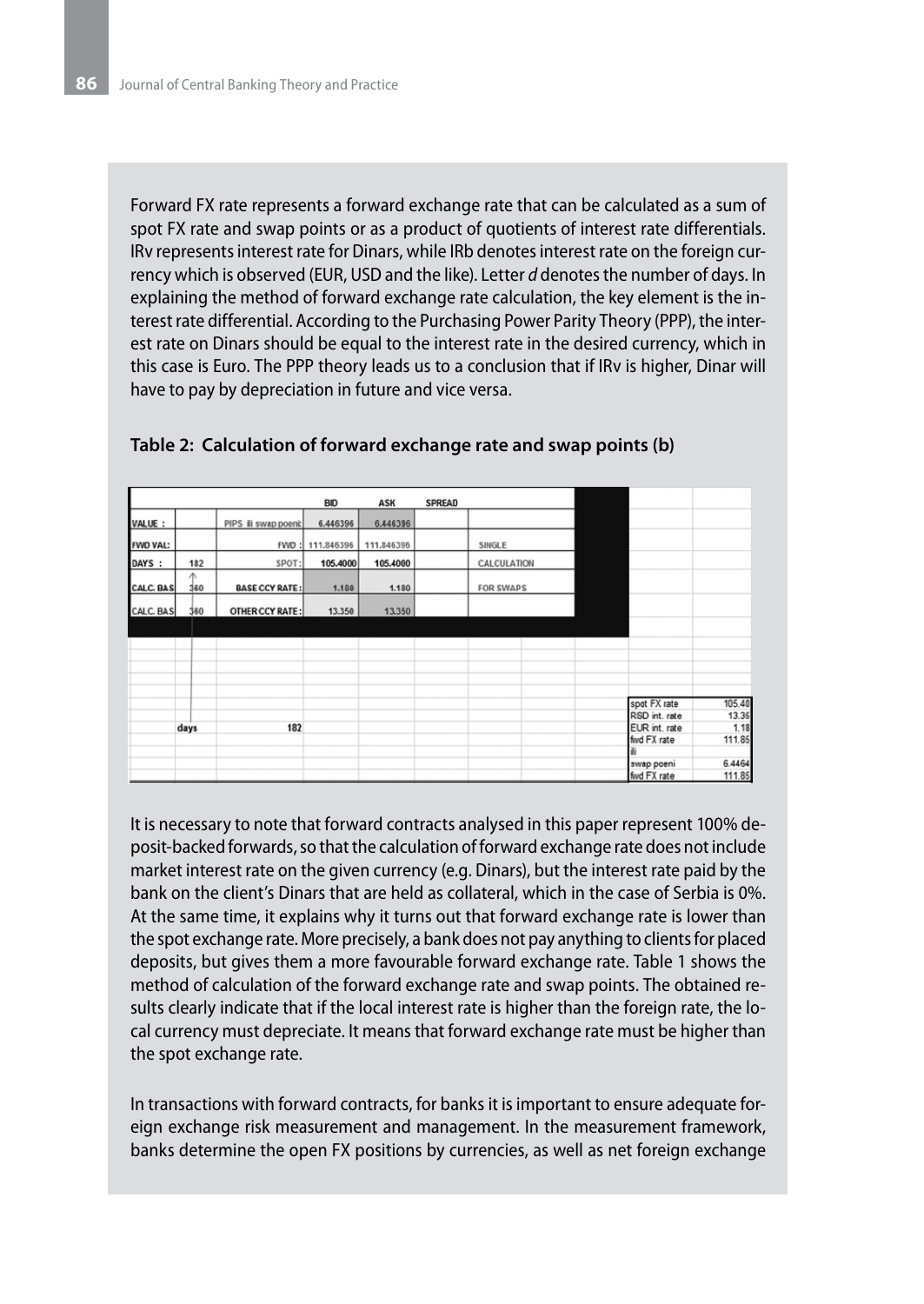positions. A bank compiles daily reports on the foreign exchange risk indicators. The VaR method is used $^2$  for the measurement of foreign exchange risk.

| <b>VaR - HISTORICAL SIMULATION (HS)</b>                                    |        |  |  |  |
|----------------------------------------------------------------------------|--------|--|--|--|
| Confidence Level (%): [m U<br>Position Date: 14830012 -                    |        |  |  |  |
| Time Window: 1Yer<br><b>Reporting Currency:</b><br>$EUR$ $\Box$            |        |  |  |  |
| Mark to Market Date: [14.03.2012 [*]<br>Decay Factor $(\lambda)$ : [0.94 ] |        |  |  |  |
| Differentiation Method: [%4 [w]<br>Holding Period: 10ay<br>$\sqrt{2}$      |        |  |  |  |
| RISK SUMMARY: 1 Day VaR (C.L.:0,99) in EUR                                 |        |  |  |  |
| Uncor. VaR Portfolio VaR Max Profit of Portfolio   Hedge Effect            |        |  |  |  |
| $-356,716$ $-356,716$ $432,660$ $-2,33\%$<br>$0.0\%$                       |        |  |  |  |
| <b>Value at Risk</b><br><b>Position Details (in absolute figures)</b>      |        |  |  |  |
| <b>Local Ccyn Position in EUR</b> Uncorrelated VaR<br>Ccy                  | $as\%$ |  |  |  |
| $-356,716$<br>$-20,000,000$<br>$-15,311,591$<br><b>USD</b>                 | 2.3%   |  |  |  |

#### **Table 3: VaR simulation**

The obtained results, presented in Table 2, show that VaR analysis is used in order to disclose loss that a firm may incur without hedging. More precisely, position date represents the date when the position is opened and/or the date when, in this particular case, a local company agreed purchase of crude oil with forward value date (value date of 30 days has been arbitrarily set). Therefore, the aim is to show how much a local company may have lost on exchange rate differences in one month (30 days) if it had not hedged. The date 14/03/2012 was taken as a starting date. Reporting currency is EUR. It means that the loss on exchange rate differences due to fluctuations of the EUR/USD exchange rate shall be expressed in the currency EUR. Mark to market date represents the date on which market data is taken (in this case, foreign exchange rate). Holding period is a time period of holding open foreign exchange position. The application is calculated as oneday VaR and 10-day VaR. The data may be easily translated in any holding period, e.g. to keep open position for 30 days, by using a formula which is presented in the second part of the paper. Confidence level shall be understood to mean the level of confidence (it is normal distribution of maximum loss probability or 99% level of confidence). Time window is historical time period based on which the application calculates exchange rate volatility. Decay factor represents the corrective factor which serves as weight in order to adapt higher weight to the "more recent" exchange rate changes. The value of 0.94 is typically taken. Finally, differentiation method may be classical relative (percentage) change or log-normal change of the observed variable. In the specific example, it is the exchange rate and percentage change will be applied, whereas the result of VaR analy-

<sup>2</sup> For the needs of the research, VaR simulation is done on the example of the bank and the client operating in Serbia, but for the purpose of data protection, the authors do not use the original names of the bank and the firm; they refer to these entities as a "local bank" and a "local company".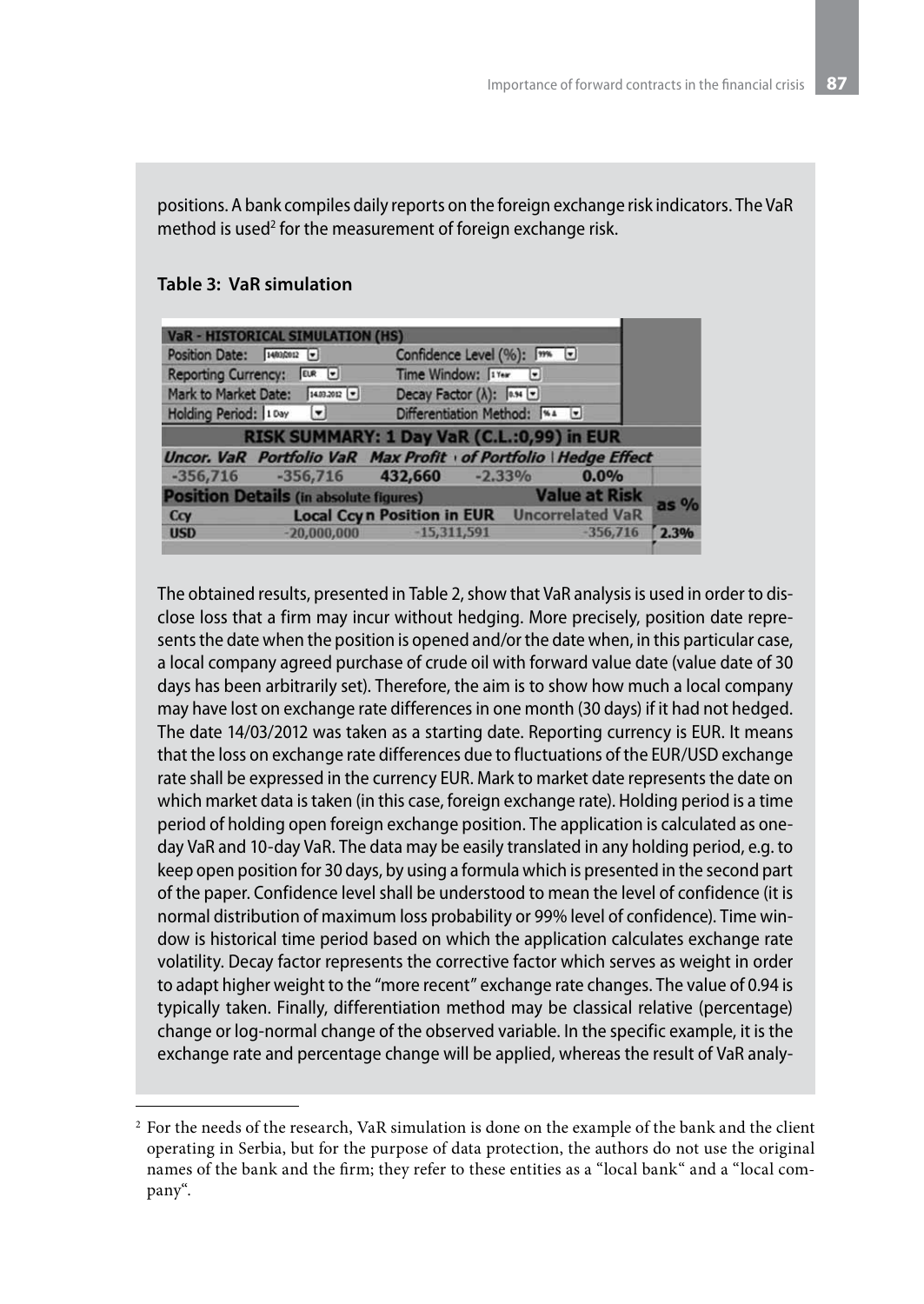sis will be analysed for one-day VaR, for the open position of USD 20 million. We started from the assumption that the company ordered oil in the value of USD 20 million on 1 January 2012, with the date of payment and/or delivery in 30 days, i.e. 1 February 2012. The total loss, according to VaR simulation, as shown in Table 2, is EUR 356,716 EUR. Consequently, it is the maximum loss for one day at the confidence level for a specific time period. As in this particular example we need a 30-day VaR, it is calculated as a product of one-day VaR and square root of time (in this case, the square root of 30), which gives the total loss of EUR 1,961,938  $\sim$  2 million.

The local company imports and/or buys crude oil in the international market in the United States dollar (USD) and therefore it needs to hedge foreign exchange risk caused by the fluctuations of the RSD/USD exchange rate. While fixing the USD/RSD exchange rate by using a currency forward for a period of several months, the local company fixes major variable costs in its income statement and thus ensures the selling price stability (it does not have to transfer currency risk to the selling price and end-users) and, accordingly, ensures stability of its profits. The value of forward contracts with the local company ranges between USD 1 and 5 million in nominal value, whereby the company may sometimes buy more than one forward contract in one day. Therefore, based on the above, it can be seen that the value of forward contracts is generally not high, bearing in mind the size of the company and volume of its business operations. The mentioned currency forward contracts which are carried out in the Serbian market are also known as quasi forward contracts. With these quasi contracts, bank requires, as hedging against credit risk, induced by foreign exchange risk, the maintenance margin (as a certain percentage of the contract value) and right to "margin call". In addition to the above-mentioned, there are also 100% deposit-backed forward contracts and the local bank performs exactly that type of forwards with the said local company. There are no other types of forwards, as it was stressed above. In the market, there are also interest-rate forward contracts, though banks do not use this derivative, for hedging against interest rate risk, but Interest Rate Swap (IRS), which is actually practiced by one bank only. With the adoption of the new Law on the Protection of Beneficiaries of Financial Services, a number of banks to use IRS will certainly increase, but interest rate forwards are still not likely to come into practice.

When speaking of the value of a forward contract, it should be taken into consideration that it is a non-standardised financial derivative for which, as a rule, there is no secondary market and therefore it has no market value, i.e. it has no price like futures or options. The underlying basis of each forward contract is a nominal value of fixed assets and, in case of currency forward contract, certain currency represents the main assets. As for transaction costs, fees are included in the price, including interest on dinars as long as the bank does not sell foreign currency.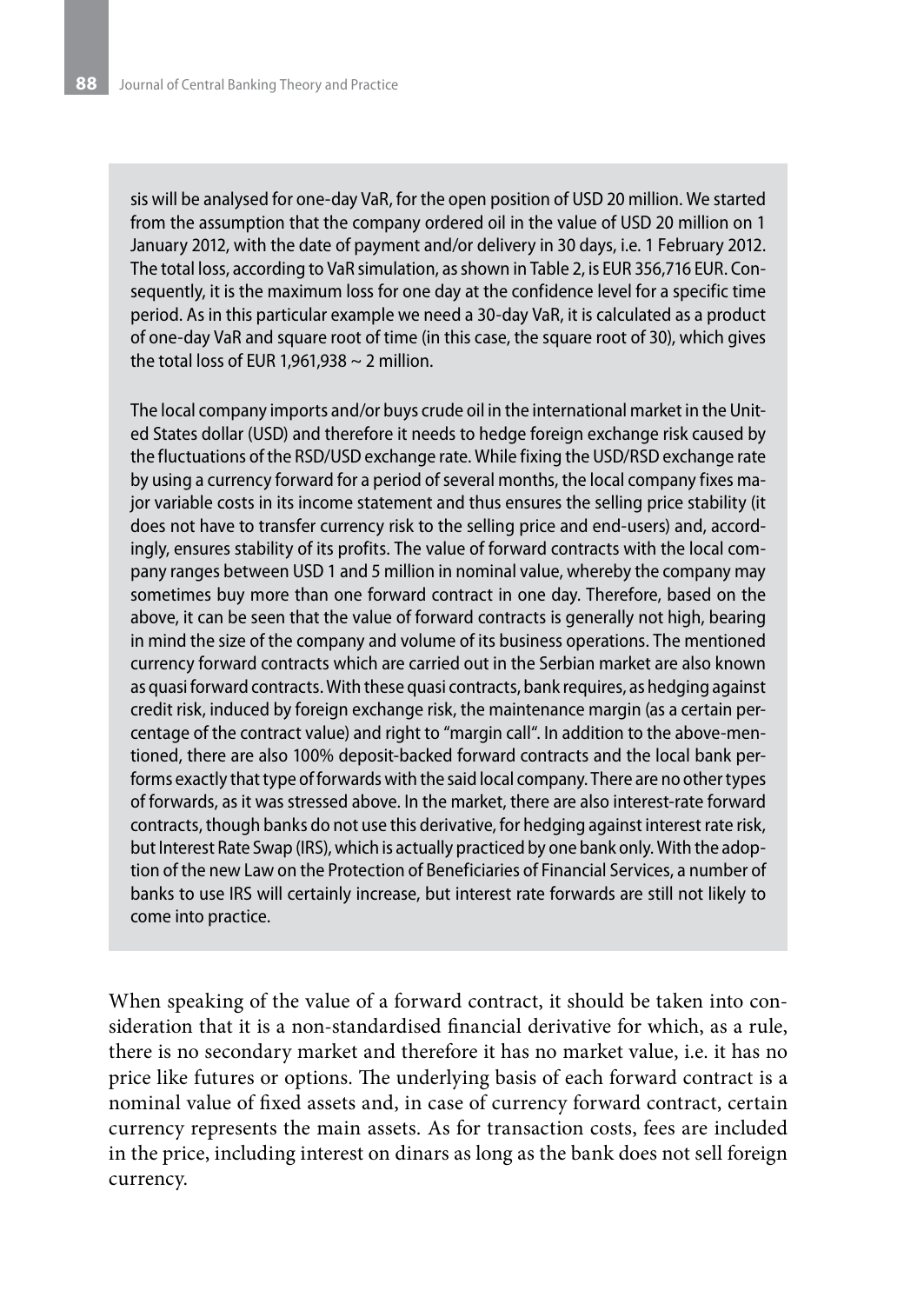Analysing the offer of six banks that offer forward contracts in the Serbian market, it is noticed that the service of forward contracts as a banking product is transparent and clear. Companies may be dissatisfied if they have made a wrong assessment in betting the exchange rate movements; otherwise, those who use forwards as hedging already included that cost in their prices.

## **5. Results of the quantitative analysis**

Foreign investors may not engage in direct purchase of domestic short-term instruments. The main channel for placing dinar potential of foreign investors is currency swap transactions with local banks. Moreover, many local banks use currency swaps for providing dinar liquidity under more favourable conditions than it would be possible on the money market, while at the same time maintaining the neutral foreign exchange position by which they ensure protection against currency risk. One group of local economists think that the described mechanism is the main factor of stability of the local currency exchange rate. All in all, foreign exchange rate is the market rate and it is formed by confronting the supply and demand, but the higher supply in currencies does not come as a result of the strengthening of the Serbian economy, growth in export potentials and other desirable factors, but as a result of the administrative increase in the promised yield on dinars.

It further means that in the circumstances of weakening inflationary pressures and consequent decrease in the repo rate, trends towards closing the dinar positions of foreign investors (exiting dinar instruments) can be expected, as well as higher demand for euros, which will lead to a foreign exchange rate increase. As a result, we will hear notorious stories of domestic businessmen (primarily importoriented or import-dependent businessmen), complaining of huge losses in their balance sheets due to negative exchange rate differences. That brings us to the critical point in the research herein, that is, the question why forward contracts are insufficiently used.

Before analysing the correlation results, it should be noted that the values as well as the number of forward contracts are linked to the company's business cycle and that there is no constant volume. The correlation coefficient serves as a measure of linear dependence of the variables X and Y, defined through variances and covariances of random variables X and Y. In the specific case, the first correlation shows the relationship between the growth rate as an economic growth indicator and the number of forward contracts. The idea is to show whether the use of for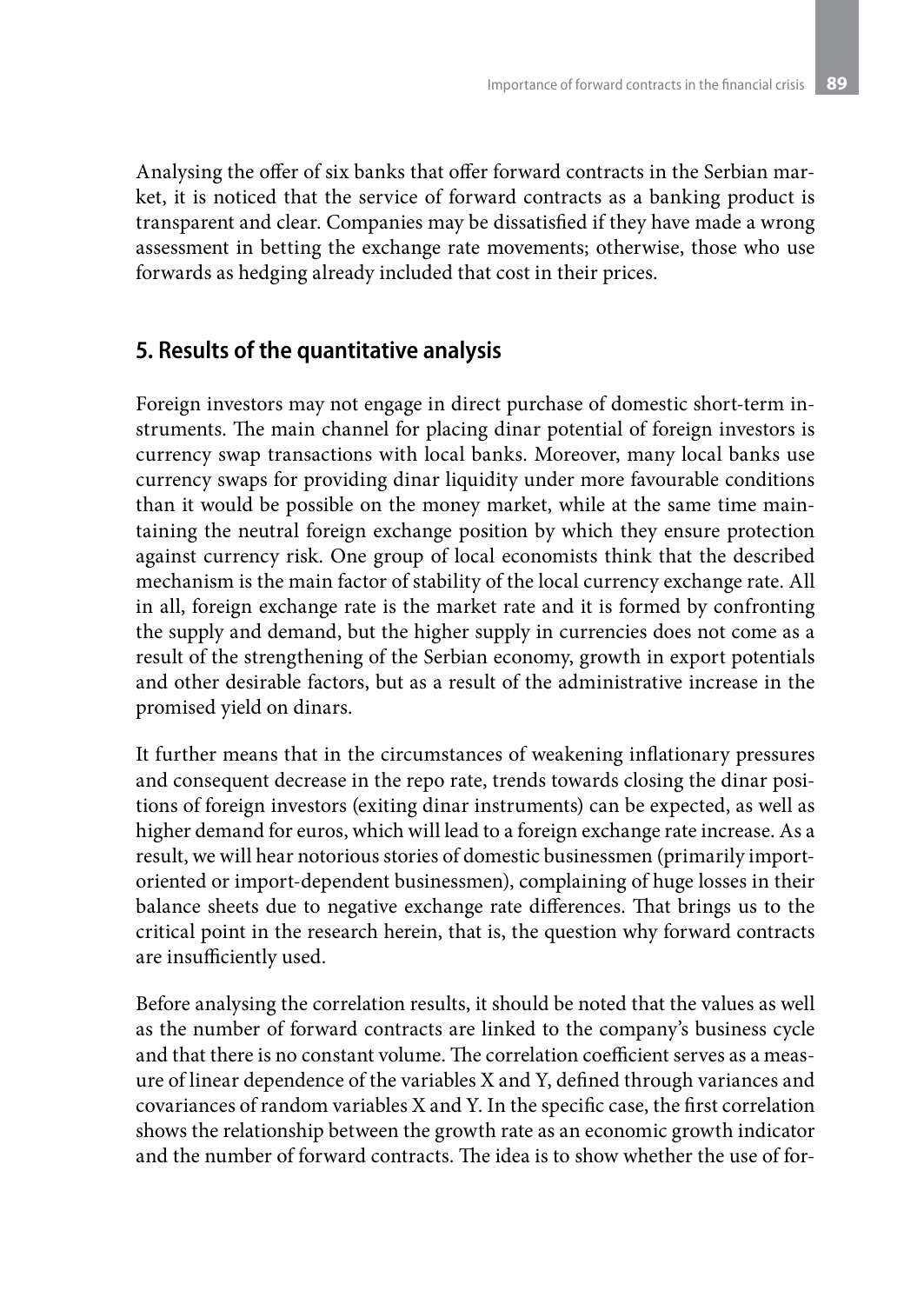ward contracts indirectly contributes to achieving the economic growth. Hitherto results and/or values of correlation (-0.071) and covariance (-75.725) show that there is insignificant relationship, i.e. interdependence between the two observed variables. This confirms that the use of forward contracts in the domestic economy does not influence or contribute to the economic growth. The use of forward contracts in Serbia is seen as the ability of a company to manage risks within its business cycles in an active and responsible manner, and nothing more than that.

#### **Graph 1: Correlation between GDP growth rate and number of forward contracts**



| Pearson's correlation – ungrouped information |                                 |                                             |  |  |
|-----------------------------------------------|---------------------------------|---------------------------------------------|--|--|
| Statistical information                       | Variable X<br>(GDP growth rate) | Variable Y<br>(number of forward contracts) |  |  |
| Mean value                                    | 2944444444                      | 2824                                        |  |  |
| <b>Biased Variance</b>                        | 12.18691358                     | 73472                                       |  |  |
| <b>Biased Standard Deviation</b>              | 3.490976021                     | 2710571895                                  |  |  |
| Covariance                                    | -75.725                         |                                             |  |  |
| Correlation                                   | $-0.071134284$                  |                                             |  |  |
| T-Test                                        | $-0.188681602$                  |                                             |  |  |
| p-value (two-sided)                           | 0.855696099                     |                                             |  |  |
| p-value (one-sided)                           | 0.42784805                      |                                             |  |  |
| Degree of freedom                             | 7                               |                                             |  |  |
| Number of observations                        | 9                               |                                             |  |  |

**Table 4: Pearson's correlation between GDP growth rate and number of forward contracts** 

The second correlation observes the relationship between exchange rate movements and the number of forward contracts. The idea is to see whether a higher volatility in foreign exchange rates will result in an increased use of forward contracts. The obtained results, that is, the values of correlation (-0.27) and covariance, as a measure of strength of the correlation between the variables (-685.9725) indicate that the value is between moderate and low interdependence. Consequently, there is higher correlation between the two previously ob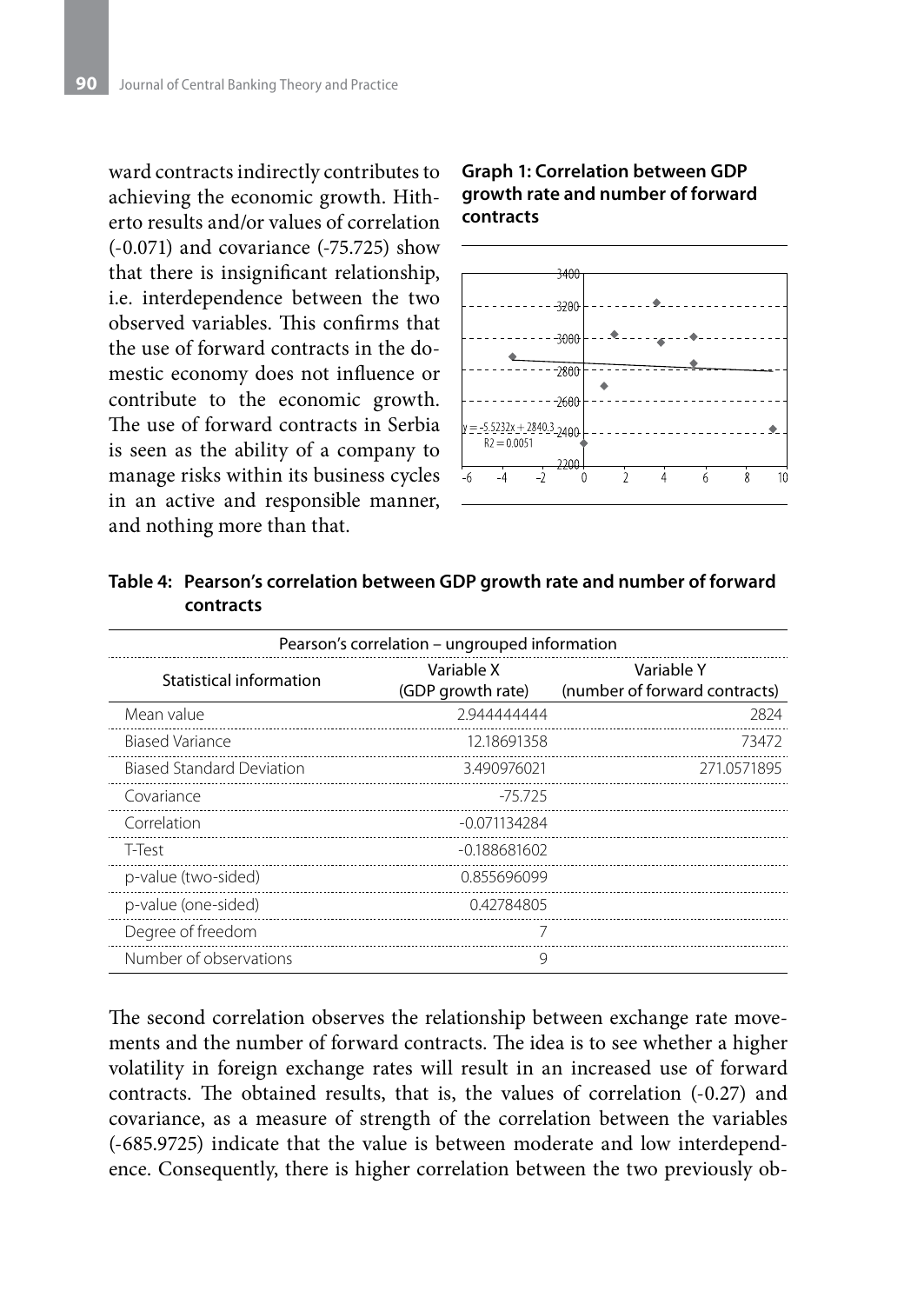served variables, but still insufficiently strong connection. This shows that in the domestic economy the use of forward contracts is not connected with and/or does not depend on the volatility of the foreign exchange rate. Higher volatility of the foreign exchange rate is still not the determinant of demand for forward contracts, especially not for smaller firms.

#### **Graph 2. Correlation between values of exchange rate (USD/RSD) and number of forward contracts**



#### **Table 5: Pearson's correlation between values of exchange rate (USD/RSD) and number of forward contracts**

| Pearson's correlation – ungrouped information |                                       |                                             |  |  |
|-----------------------------------------------|---------------------------------------|---------------------------------------------|--|--|
| Statistical information                       | Variable X<br>(exchange rate USD/RSD) | Variable Y<br>(number of forward contracts) |  |  |
| Mean value                                    | 67.40333333                           | 2824                                        |  |  |
| <b>Biased Variance</b>                        | 71.04244444                           | 73472                                       |  |  |
| <b>Biased Standard Deviation</b>              | 8.428668011                           | 271.0571895                                 |  |  |
| Covariance                                    | $-685.9725$                           |                                             |  |  |
| Correlation                                   | $-0.26689123$                         |                                             |  |  |
| Coefficient of Determination                  | 0071230929                            |                                             |  |  |
| T-Test                                        | $-0.7327055$                          |                                             |  |  |
| p-value (two-sided)                           | 0.487541902                           |                                             |  |  |
| p-value (one-sided)                           | 0.243770951                           |                                             |  |  |
| Degree of freedom                             |                                       |                                             |  |  |
| Number of observations                        | 9                                     |                                             |  |  |

Considering that currency forward contracts represent an instrument for hedging against FX risk of companies, their use should be increasing with higher volatility of foreign exchange rates. However, the situation in the market and results of the conducted research prove the opposite. Large companies carry out forward contracts constantly, irrespective of the exchange rate trends, but depending exclusively on their own foreign currency inflows or outflows. For larger companies, a business cycle is the most important determinant for the use of financial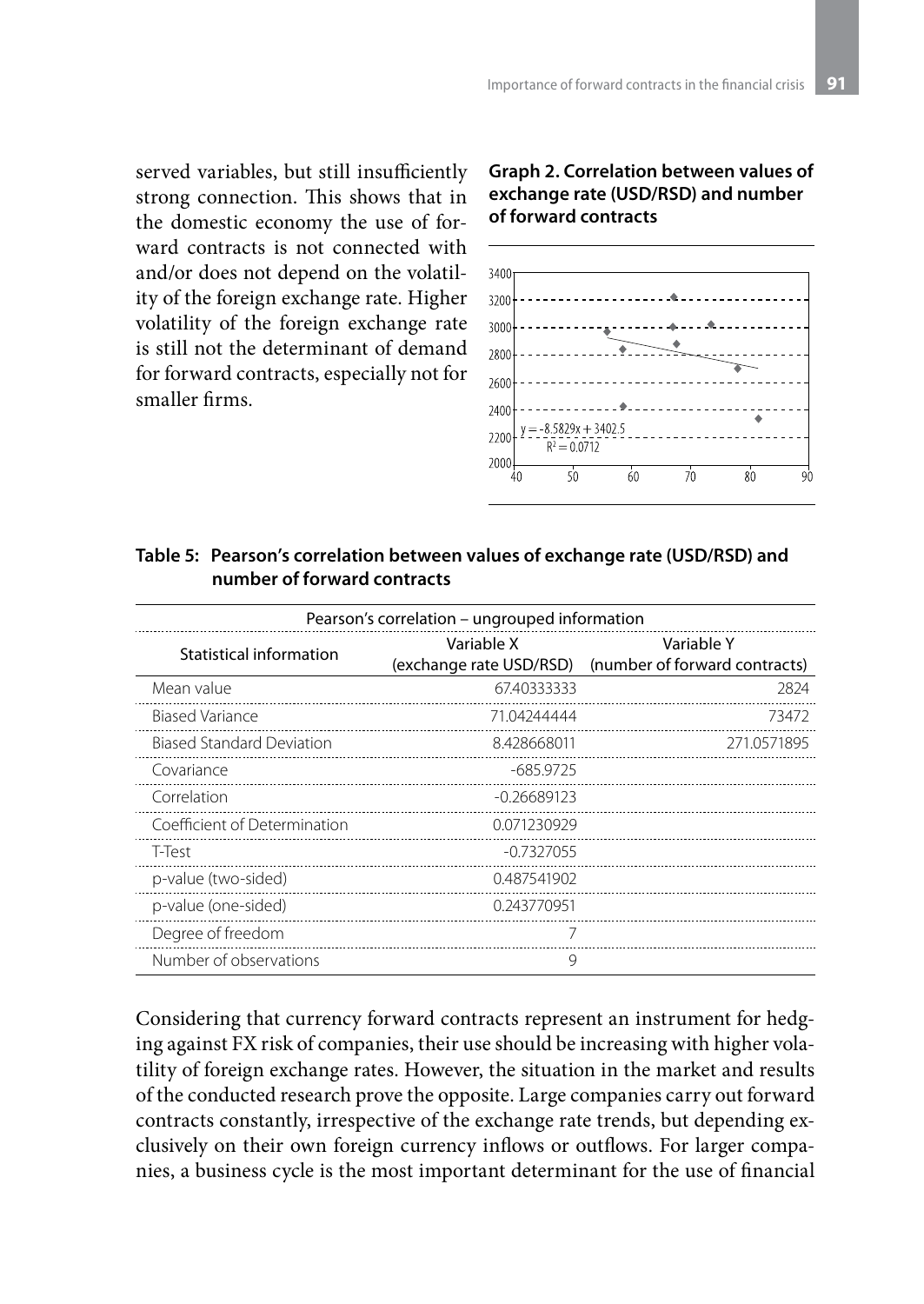derivatives, or more specifically, in this case, forward contracts, while small firms do not use forwards in their daily operations at all.

The starting point of the research focused on the question why local companies have not yet clearly determined their own benefits from using forward contracts in their daily business. Based on the obtained results of the research, the answer lies in the fact that, on the one hand, use of forward contracts does not influence the economic activity and, on the other hand, even an increased volatility of foreign exchange rates does not lead companies to use these contracts. Therefore, there are no significant benefits from the use of forward contracts which companies directly observe in their operations, so they do not consider them important. Such attitude is particularly true for small companies, while in case of large companies, as it was stressed more than once in this paper, the use of forward contracts is exclusively connected with business cycles and depends on the specificity of activity conducted by the company and/or type of goods traded by the company (e.g. NIS, EFT, Rudnap, etc).

# **5. Conclusion**

In a modern business environment, there are high oscillations and threats from unforeseeable external shocks. It is of primary importance to choose an adequate method of payment that will provide, to the largest possible extent, security and/ or minimise occurrence of a risk event. To that end, financial derivatives which ensure security of receivables are becoming more important today. From the aspect of banking operations, development of modern financial products, including operations with financial derivatives, is of utmost importance. More intensive use of these instruments would contribute to long-term and more stable sources of funding for the optimisation of matching the maturities of assets and liabilities.

The results obtained in this research undeniably show that although currency forward contracts represent an instrument for hedging against FX risk, their use does not increase with higher volatility of foreign exchange rates. The main reason for such situation lies in the fact that forward contracts are conducted by large companies, that is, companies with developed risk management awareness. These companies use forward contracts on an ongoing basis, irrespective of the movements of the foreign exchange rate. Actually, they use these contracts subject to their own foreign currency ins and outs (i.e. liabilities). Consequently, for larger firms a business cycle is the most important determinant for the use of financial derivatives. Other firms still complain about the foreign exchange flexibility and expect the National Bank of Serbia to eliminate the risk of foreign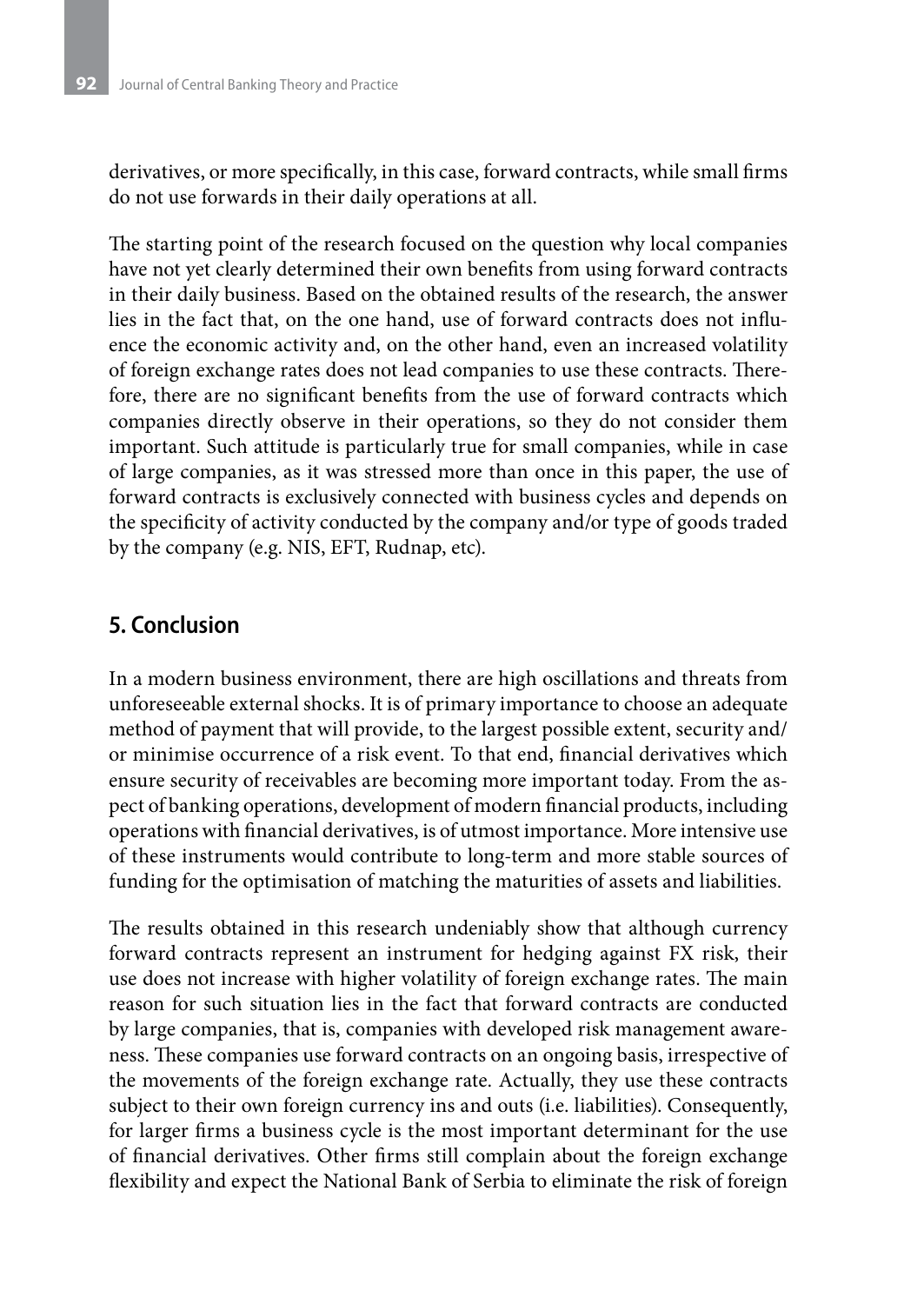exchange rate changes, instead to hedge it through forward contracts. Therefore, the higher foreign exchange rate volatility does not represent an important determinant of the demand for forward contracts for most companies in Serbia.

The main reasons for the lack of use of forward contracts and other financial derivatives in Serbia are, first of all, the unclear regulatory framework and the consequent limitations only to hedging transactions due to the limited legal regulations, as well as inadequately developed companies` awareness of the necessity to hedge against risks. Other possible reasons that may explain why the economy insufficiently uses currency forwards as instruments for hedging against FX risks are neglecting the foreign exchange rate volatility, while ignoring risks and leaving it to the government and the National Bank of Serbia to stabilise the foreign exchange rate. It is true that the government and the National Bank of Serbia are responsible for establishing the macroeconomic environment that will allow stable conditions for doing business and, accordingly, they are responsible for systemic risk factors, including currency risk. Nevertheless, according to the present monetary policy, the main objective of the National Bank of Serbia is price stability (low and foreseeable inflation), not foreign exchange rate targeting. Therefore, the reliance of local firms on the central bank and the state, in terms of the foreign exchange rate and risk elimination, is completely unjustified. Furthermore, underdeveloped entrepreneurial spirit and the lack of understanding of business risks, as well as inadequate education, are just some of the reasons why local companies do not use forward contracts. Besides, it is a fact that many entrepreneurs have already hedged themselves, admittedly not by means of sophisticated instruments, but simply by building their selling prices on the exchange rate of RSD 115 to 120 for 1 euro. Moreover, an objective reason also lies in the fact that it is not possible to agree forward contracts with long maturities that would serve as hedging of long-term liabilities denominated in foreign currency in a company's balance sheet liabilities.

To conclude, the paper emphasises numerous advantages of financial derivatives as modern financial instruments. However, taking into consideration the risks that financial derivatives potentially entail due to the undefined legal norms and at the time of the global economic crisis, they offer room for abuse. Future research will focus on monitoring the use of other financial derivatives in the Serbian market.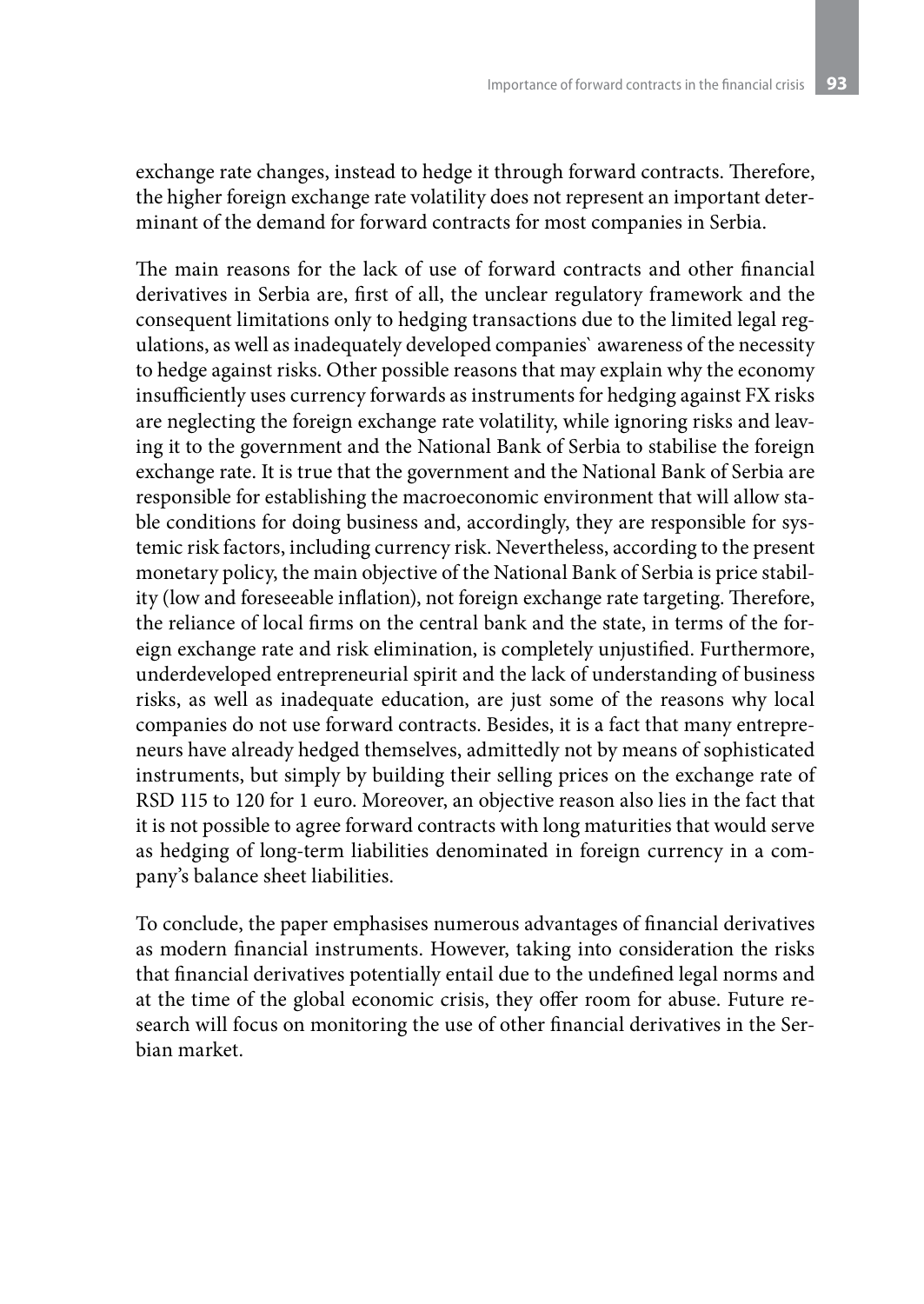### **6. References**

- 1. Acemoglu D., Johnson, S., Robinson, J. (2004), *Institutions as The Fundamental Cause of Long-Run Growth*, Working Paper 0481, available at: http://www. nber.org/papers/w10481
- 2. Anderson, D, et al (2007) *Statistics for Business and Economics*. Thomson Learning.
- 3. Barjaktarović, L. (2010), *Monetarno-kreditni i devizni sistem*, Univerzitet Singidunum, Beograd.
- 4. Barjaktarović, L. (2010b), *Upravljanje rizikom*, Univerzitet Singidunum, Beograd.
- 5. Barjaktarović, L., Popovčić-Avrić, S., Đenić, M. (2011) *Collection management as curtail part of credit risk management during the crisis*, The book of proceedings 8th AFE 2011 Samos, p. 182-191
- 6. Barjaktarović, L., Popovčić-Avrić, S., Đenić, M. (2011a) *Upravljanje naplatom potraživanja u bankarskom sektoru Srbije u vremenu krize*, Finansije 1-6/2011, str. 80-102
- 7. Barjaktarović, L (2010c) *Koncept Cash Management-a*, Bankarstvo 3-4 2010, Udruženje banaka Srbije, str. 36-51
- 8. Barjaktarović, L., Ječmenica D. (2011) *Optimizam vs. pesimizam konkurentnosti bankarskog sektora Srbije*, Industrija 2/2011, Ekonomski institut Beograd, str. 137-150
- 9. Bjelica, V. (2001), *Bankarstvo, teorija i praksa*, Stylos, Novi Sad.
- 10. Brealey, R., Myers, S., Marcus, A. (2001), *Fundamentals of Corporate Finance*, Third Edition, McGraw-Hill Prims, New Jersey.
- 11. Doherty, N. (2000), *Integrated risk management techniques and strategies for managing corporate risk*, McGraw Hill, Inc.
- 12. Dragutinovic, S., Filipović, S., (2009), *Faktori od značaja za kretanje cena na robnim berzama*, Ekonomski institut Beograd
- 13. Đenić, M. (2012) *Primena forvarda kao finansijskog instrumenta u Srbiji,*  Univerzitet Singidunum, Beograd
- 14. Đukić, Đ., Bjelica V., Ristić, Ž. (2004), *Bankarstvo*, Centar za izdavačku delatnost Ekonomskog fakulteta u Beogradu, Beograd.
- 15. Đorđević, B., (2010), *Razvoj tržišta i karakteristike trgovanja vremenskim derivatima na svetskim berzma*, Fakultet za menadžment Zaječar, Megatrend univerzitet Beograd
- 16. Freund, J., Perles, B. (2007), *Modern Elementary Statistics*. Pearson.
- 17. Jeremić, Z. (2003), *Finansijska tržišta*, Univerzitet Singidunum FFMO, Beograd.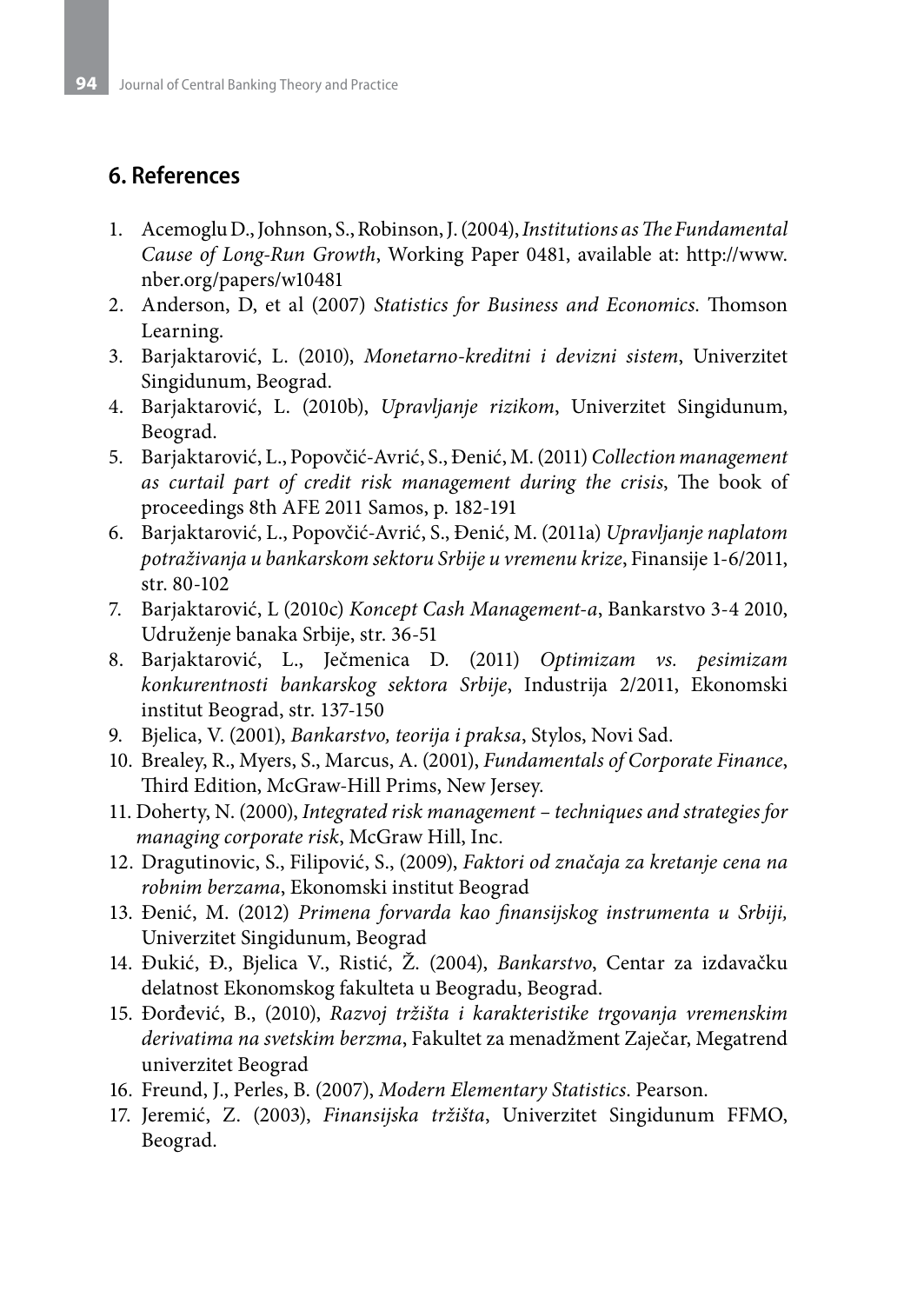- 18. Kozarić, K., Fabris N., (2012), *Monetarno-kreditna politika*, Štamparija Fojnica, Sarajevo.
- 19. Kozarić, K., Fabris, N. (2012), *Monetary policy at crisis times*, Journal of Central Banking Theory and Practice, No.1, pp. 5-20, Centralna banka Crne Gore.
- 20. Vernimmen, P. (2005), *Corporate Finance Theory and Practice*, John Wiley&Sons, Ltd, Chiehester.
- 21. Levine, R., (2004), *Finance and Growth: Theory and Evidence*, Handbook of Economic Growth, University of Minnesota and the NBER
- 22. Levine, R., (1997), *Financial Development and Economic Growth: Views and Agenda*, University of Virginia
- 23. Rose, S. P., Hudgins C. S. (2011), *Bankarski menadžment i finansijske usluge*, Data status.
- 24. Salvatore, D., (2009), *Međunarodna ekonomija*, Centar za izdavačku delatnost ekonomskog fakulteta, Beograd.
- 25. Stephens, L. (2006) *Beginning Statistics*. McGraw Hill.
- 26. Triola, F. (2006) *Elementary Statistics*. Pearson.
- 27. Vuković, D. (2005), *Faktoring i forfeting : aspekt rizika u finansiranju spoljne trgovine*, Bankarstvo,Beograd , br. 1-4, str.13-24.
- 28. Zakon o bankama i drugim finansijskim organizacijama, Službeni glasnik Republike Srbije broj 107/2005 od 02.12.2005. godine
- 29. Zakon o deviznom poslovanju, Službeni glasnik Republike Srbije broj 62/2006 od 19.07.2006. godine
- 30. Zakon o spoljnotrgovinskom poslovanju, Službeni glasnik Republike Srbije broj 101/2005 od 21.11.2005.
- 31. Zakon o hartijama od vrednosti i drugim finansijskim instrumentima, Službeni glasnik Republike Srbije broj 47/06
- 32. Quarterly Review, September 2010, BIS, Basel
- 33. Whaley, R. (2006), *Derivates markets, valuation and risk management*, John Willey & Sons, Inc., New Jersey.
- 34. Williamson, O. E. (2002), *The Theory of the Firm as Governance Structure: From Choice to Contract*, Journal of Economic Perspectives 16 (3), str. 171– 195, available at: http://groups.haas.berkeley.edu/bpp/oew/choicetocontract. pdf. Retrieved 2009-06-06.